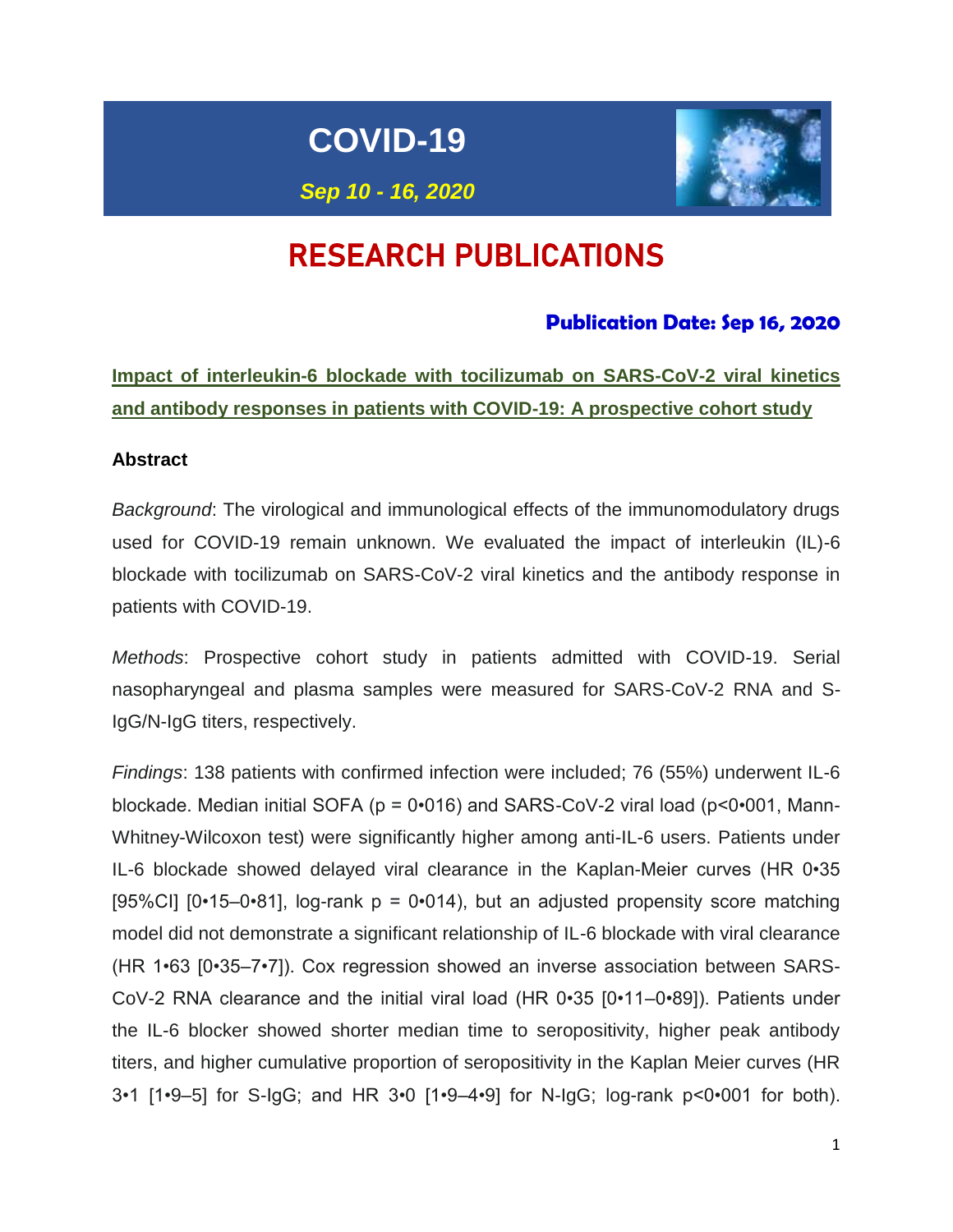However, no significant differences between groups were found in either S-IgG (HR 1•56 [0•41–6•0]) nor N-IgG (HR 0•96 [0•26–3•5]) responses in an adjusted propensity score analysis.

*Interpretation*: Results suggest that in patients infected with SARS-CoV-2, IL-6 blockade does not impair the viral specific antibody responses. Although a delayed viral clearance was observed, it was driven by a higher initial viral load. The study supports the safety of this therapy in patients with COVID-19.

### **Reference**

[https://www.thelancet.com/journals/ebiom/article/PIIS2352-3964\(20\)30375-3/fulltext](https://www.thelancet.com/journals/ebiom/article/PIIS2352-3964(20)30375-3/fulltext)

### **Publication Date: Sep 15, 2020**

## **Convalescent plasma treatment of severe COVID-19: a propensity score–matched control study**

### **Abstract**

Coronavirus disease 2019 (COVID-19), caused by severe acute respiratory syndrome coronavirus 2 (SARS-CoV-2), is a new human disease with few effective treatment. Convalescent plasma, donated by persons who have recovered from COVID-19, is the acellular component of blood that contains antibodies, including those that specifically recognize SARS-CoV-2. These antibodies, when transfused into patients infected with SARS-CoV-2, are thought to exert an antiviral effect, suppressing virus replication before patients have mounted their own humoral immune responses. Virus-specific antibodies from recovered persons are often the first available therapy for an emerging infectious disease, a stopgap treatment while new antivirals and vaccines are being developed. This retrospective, propensity score–matched case–control study assessed the effectiveness of convalescent plasma therapy in 39 patients with severe or lifethreatening COVID-19 at The Mount Sinai Hospital in New York City. Oxygen requirements on day 14 after transfusion worsened in 17.9% of plasma recipients versus 28.2% of propensity score–matched controls who were hospitalized with COVID-19 (adjusted odds ratio (OR), 0.86; 95% confidence interval (CI), 0.75–0.98; chi-square test P value = 0.025). Survival also improved in plasma recipients (adjusted hazard ratio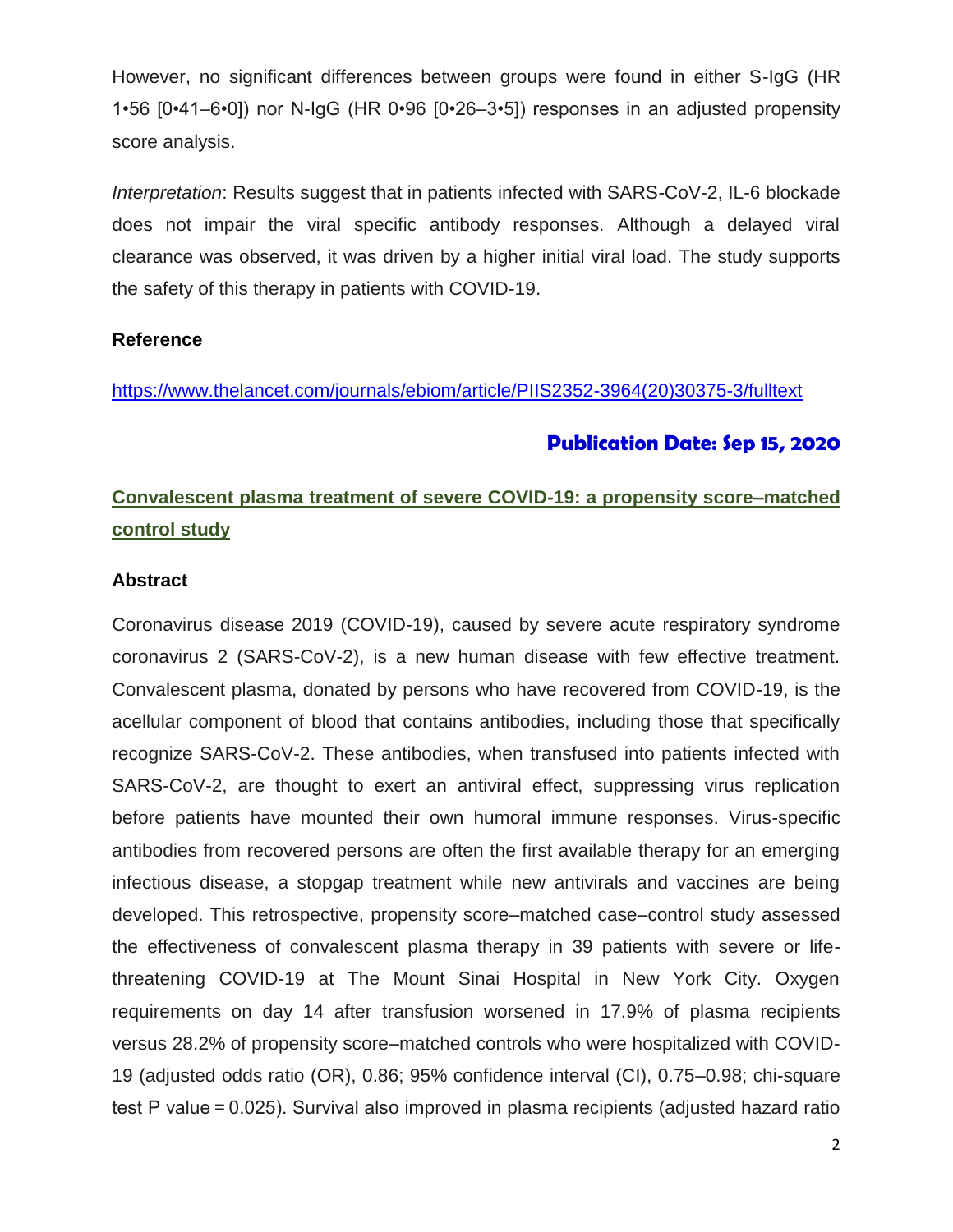(HR), 0.34; 95% CI, 0.13–0.89; chi-square test P = 0.027). Convalescent plasma is potentially effective against COVID-19, but adequately powered, randomized controlled trials are needed.

### **Reference**

<https://www.nature.com/articles/s41591-020-1088-9>

## **SARS-CoV-2 viral load predicts mortality in patients with and without cancer who are hospitalized with COVID-19**

### **Abstract**

Patients with cancer may be at increased risk of severe coronavirus disease 2019 (COVID-19), but the role of viral load on this risk is unknown. We measured SARS-CoV-2 viral load using cycle threshold (CT) values from reverse transcription-polymerase chain reaction assays applied to nasopharyngeal swab specimens in 100 patients with cancer and 2914 without cancer who were admitted to three New York City hospitals. Overall, the in-hospital mortality rate was 38.8% among patients with a high viral load, 24.1% among patients with a medium viral load, and 15.3% among patients with a low viral load (P<0.001). Similar findings were observed in patients with cancer (high, 45.2% mortality; medium, 28.0%; low, 12.1%; P=0.008). Patients with hematologic malignancies had higher median viral loads (CT=25.0) than patients without cancer (CT=29.2; P=0.0039). SARS-CoV-2 viral load results may offer vital prognostic information for patients with and without cancer who are hospitalized with COVID-19.

### **Reference**

Westblade, Lars F., Gagandeep Brar, Laura Pinheiro, Demetrios Paidoussis, Mangala Rajan, Peter Martin, Parag Goyal *et al.* "SARS-CoV-2 Viral Load Predicts Mortality in Patients with and Without Cancer Who are Hospitalized with Coronavirus Disease 2019."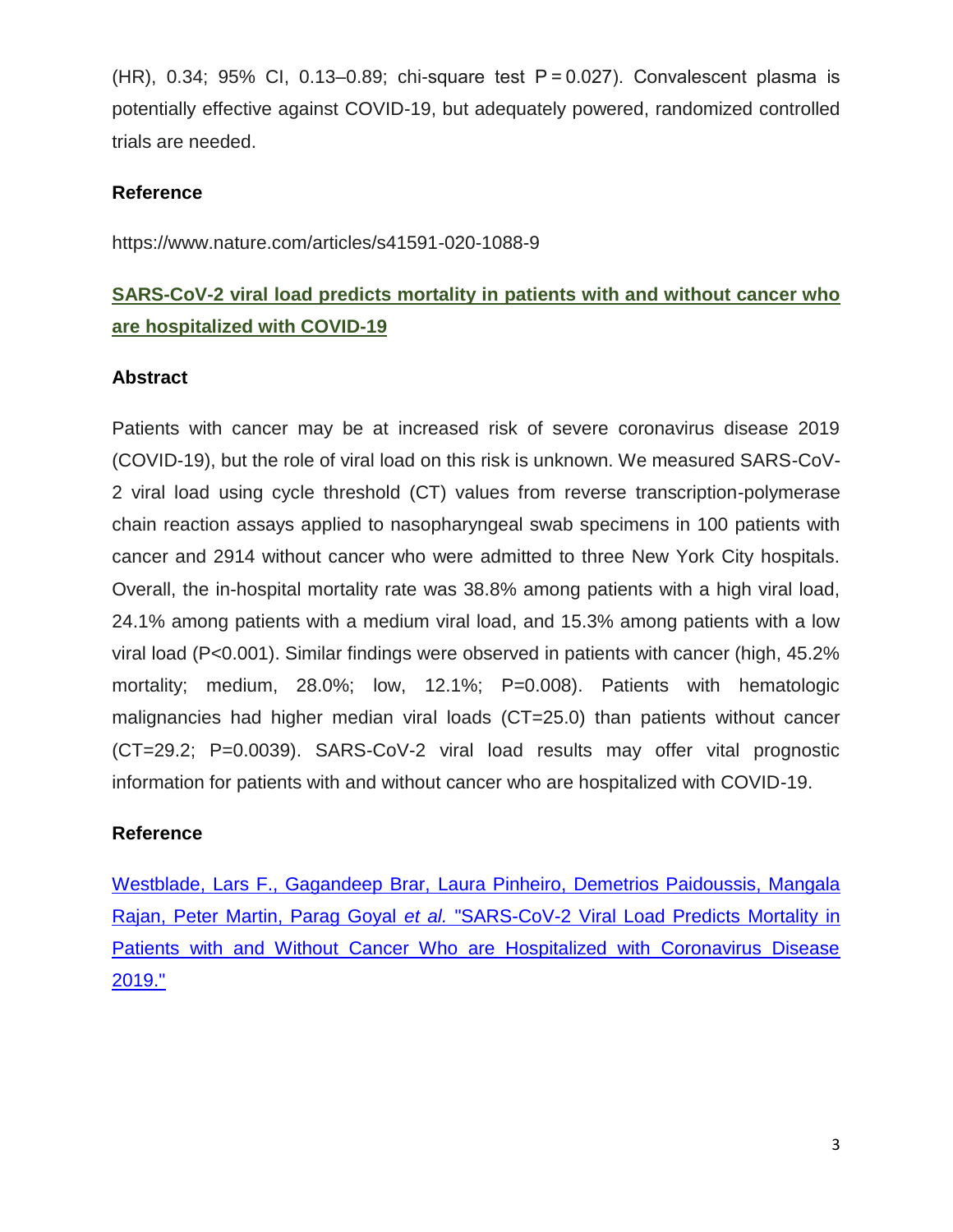## **COVID-19 risk and outcomes in patients with substance use disorders: Analyses from electronic health records in the United States**

### **Abstract**

The global pandemic of COVID-19 is colliding with the epidemic of opioid use disorders (OUD) and other substance use disorders (SUD) in the United States (US). Currently, there is limited data on risks, disparity, and outcomes for COVID-19 in individuals suffering from SUD. This is a retrospective case-control study of electronic health records (EHRs) data of 73,099,850 unique patients, of whom 12,030 had a diagnosis of COVID-19. Patients with a recent diagnosis of SUD (within past year) were at significantly increased risk for COVID-19 (adjusted odds ratio or AOR = 8.699 [8.411– 8.997], P < 10−30), an effect that was strongest for individuals with OUD (AOR = 10.244 [9.107–11.524], P < 10−30), followed by individuals with tobacco use disorder (TUD) (AOR = 8.222 ([7.925–8.530], P < 10−30). Compared to patients without SUD, patients with SUD had significantly higher prevalence of chronic kidney, liver, lung diseases, cardiovascular diseases, type 2 diabetes, obesity and cancer. Among patients with recent diagnosis of SUD, African Americans had significantly higher risk of COVID-19 than Caucasians (AOR = 2.173 [2.01–2.349], P < 10−30), with strongest effect for OUD (AOR = 4.162 [3.13–5.533], P < 10−25). COVID-19 patients with SUD had significantly worse outcomes (death: 9.6%, hospitalization: 41.0%) than general COVID-19 patients (death: 6.6%, hospitalization: 30.1%) and African Americans with COVID-19 and SUD had worse outcomes (death: 13.0%, hospitalization: 50.7%) than Caucasians (death: 8.6%, hospitalization: 35.2%). These findings identify individuals with SUD, especially individuals with OUD and African Americans, as having increased risk for COVID-19 and its adverse outcomes, highlighting the need to screen and treat individuals with SUD as part of the strategy to control the pandemic while ensuring no disparities in access to healthcare support.

### **Reference**

https://www.nature.com/articles/s41380-020-00880-7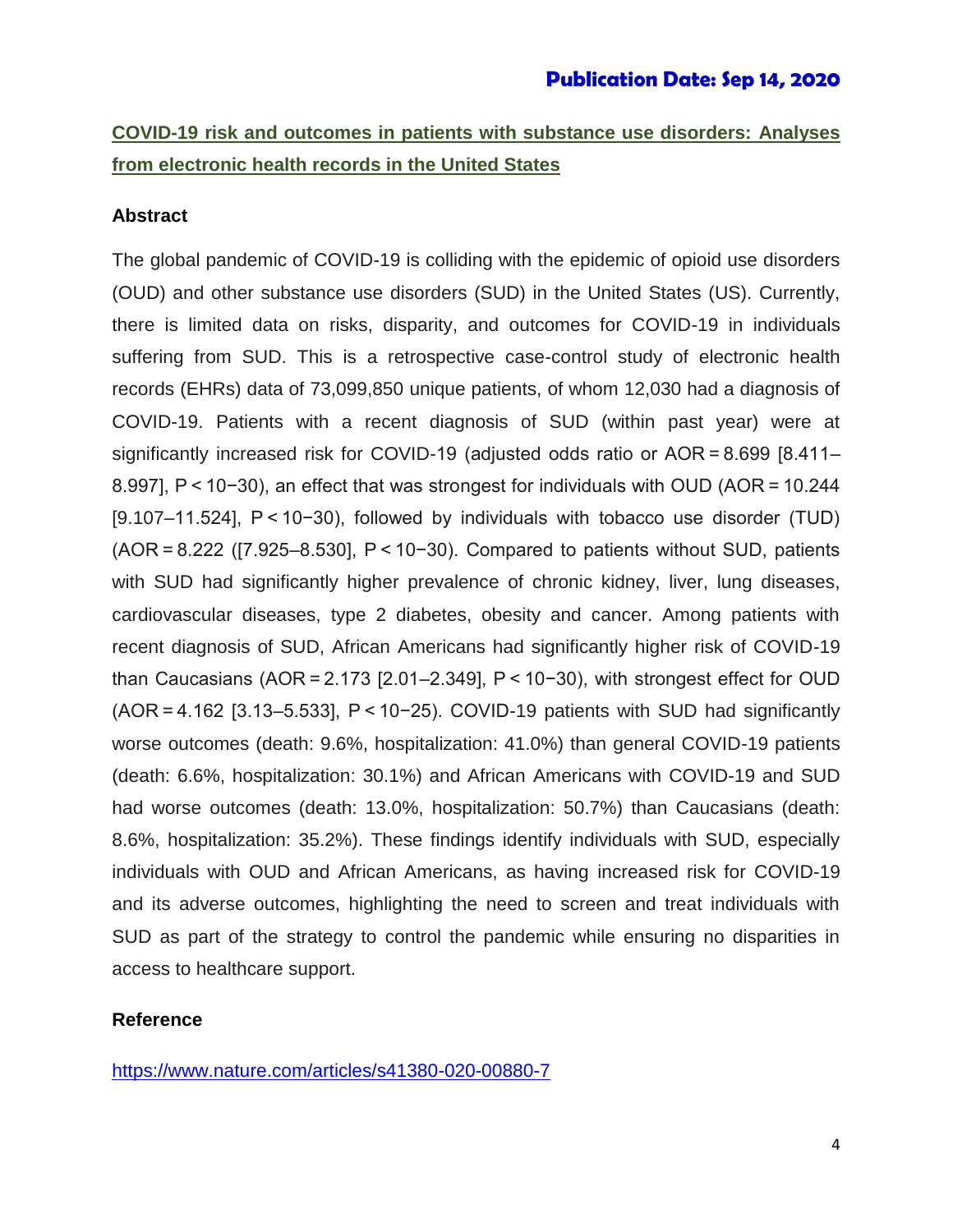## **Associations of procalcitonin, C-reaction protein and neutrophil-to-lymphocyte ratio with mortality in hospitalized COVID-19 patients in China**

### **Abstract**

Coronavirus disease 2019 (COVID-19) is an important and urgent threat to global health. Inflammation factors are important for COVID-19 mortality, and we aim to explore whether the baseline levels of procalcitonin (PCT), C-reaction protein (CRP) and neutrophil-to-lymphocyte ratio (NLR) are associated with an increased risk of mortality in patients with COVID-19. A retrospective study was conducted and a total of 76 patients with confirmed COVID-19 were included between January 17, 2020 to March 2, 2020, of these cases, 17 patients were dead. After adjusting covariates, PCT (≥ 0.10 ng/mL) and CRP (≥ 52.14 mg/L) exhibited independent increasing risks of mortality were used hazard ratio (HR) of 52.68 (95% confidence interval [CI]: 1.77– 1571.66) and 5.47 (95% CI: 1.04–28.72), respectively. However, NRL (≥ 3.59) was not found to be an independent risk factor for death in our study. Furthermore, the elevated PCT levels were still associated with increasing risk of mortality in the old age group (age ≥ 60 y), and in the critically severe and severe patients after adjustment for complications. Thu Baseline levels of PCT and CRP have been addressed as independent predictors of mortality in patients with COVID-19.

### **Reference**

### <https://www.nature.com/articles/s41598-020-72164-7>

# **Changes in network centrality of psychopathology symptoms between the COVID-19 outbreak and after peak**

### **Abstract**

The current study investigated the mechanism and changes in psychopathology symptoms throughout the COVID-19 outbreak and after peak. Two studies were conducted separately in China during outbreak and the after peak stages, with 2540 participants were recruited from February 6 to 16, 2020, and 2543 participants were recruited from April 25 to May 5, 2020. The network models were created to explore the relationship between psychopathology symptoms both within and across anxiety and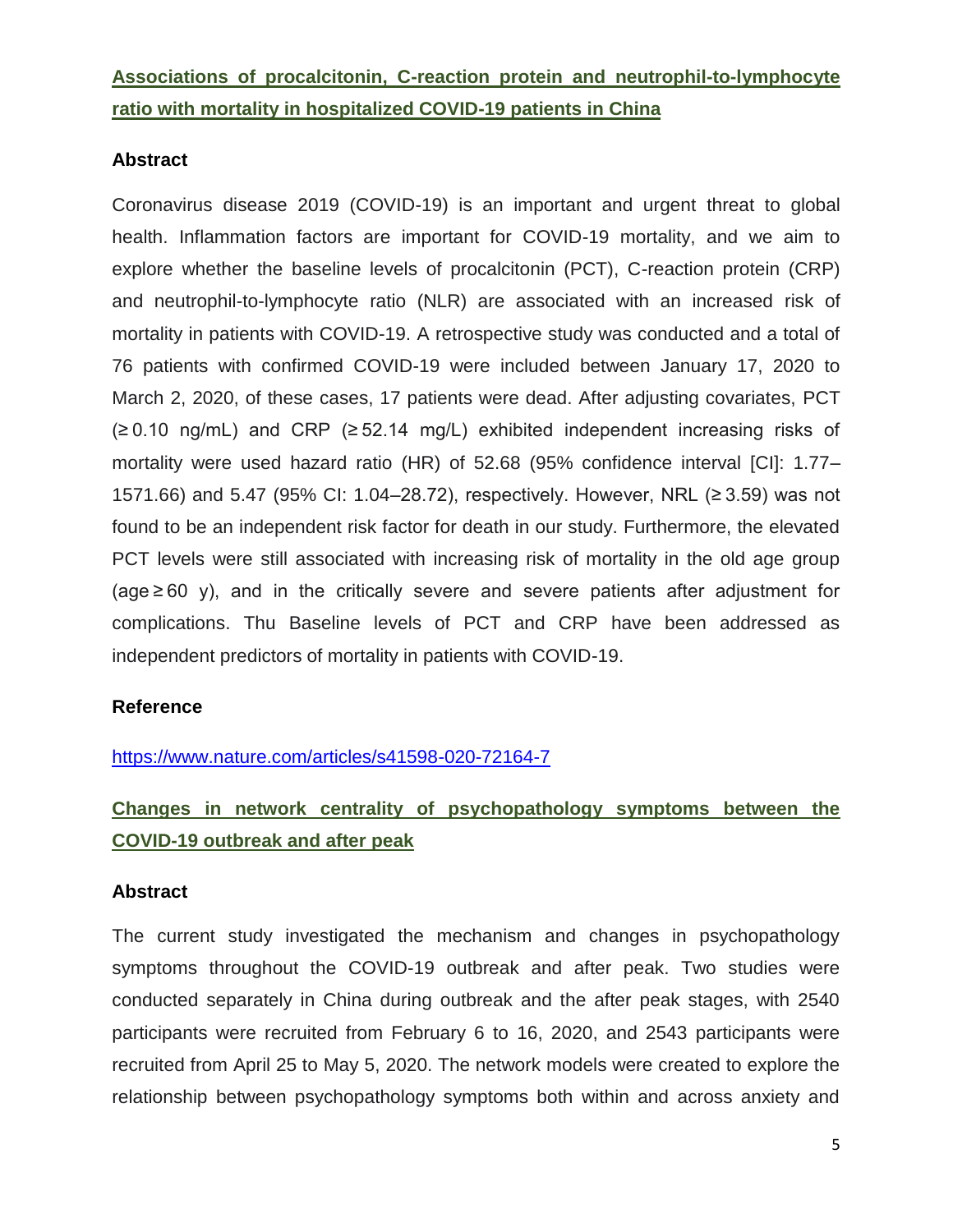depression, with anxiety measured by the Generalized Anxiety Disorder-7 and depression measured by the Patient Health Questionnaire-9. Symptom network analysis was conducted to evaluate network and bridge centrality, and the network properties were compared between the outbreak and after peak. Noticeably, psychomotor symptoms such as impaired motor skills, restlessness, and inability to relax exhibited high centrality during the outbreak, which still relatively high but showed substantial remission during after peak stage (in terms of strength, betweenness, or bridge centrality). Meanwhile, symptoms of irritability (strength, betweenness, or bridge centrality) and loss of energy (bridge centrality) played an important role in the network after the peak of the pandemic. This study provides novel insights into the changes in central features during the different COVID-19 stages and highlights motor-related symptoms as bridge symptoms, which could activate the connection between anxiety and depression. The results revealed that restrictions on movement were associated with worsen in psychomotor symptoms, indicating that future psychological interventions should target motor-related symptoms as priority.

#### **Reference**

https://www.nature.com/articles/s41380-020-00881-6

## **Type I IFN deficiency: An immunological characteristic of severe COVID-19 patients**

#### **Abstract**

Severe COVID-19 is clinically characterized by two-phase disease progression. A secondary respiratory worsening 9–12 days after the first onset of symptoms can occur early in the disease. Among the respiratory failure patients, young adults (aged 50 years and lower) with previously mild comorbidities have relatively high rates. The respiratory failure is concomitant with characteristic CT scan, lymphocytopenia, high prothrombin time, and D-dimer levels. This biphasic evolution suggests a dysregulated inflammatory host response driven by virus resulting in an imbalance between pro- and antiinflammatory mediators. However, the immunological features and mechanisms involved in COVID-19 severity are unclear. In order to test whether the severity disease can be caused by SARS-CoV-2 viral infection and hyperinflammation, Hadjadj *et al.*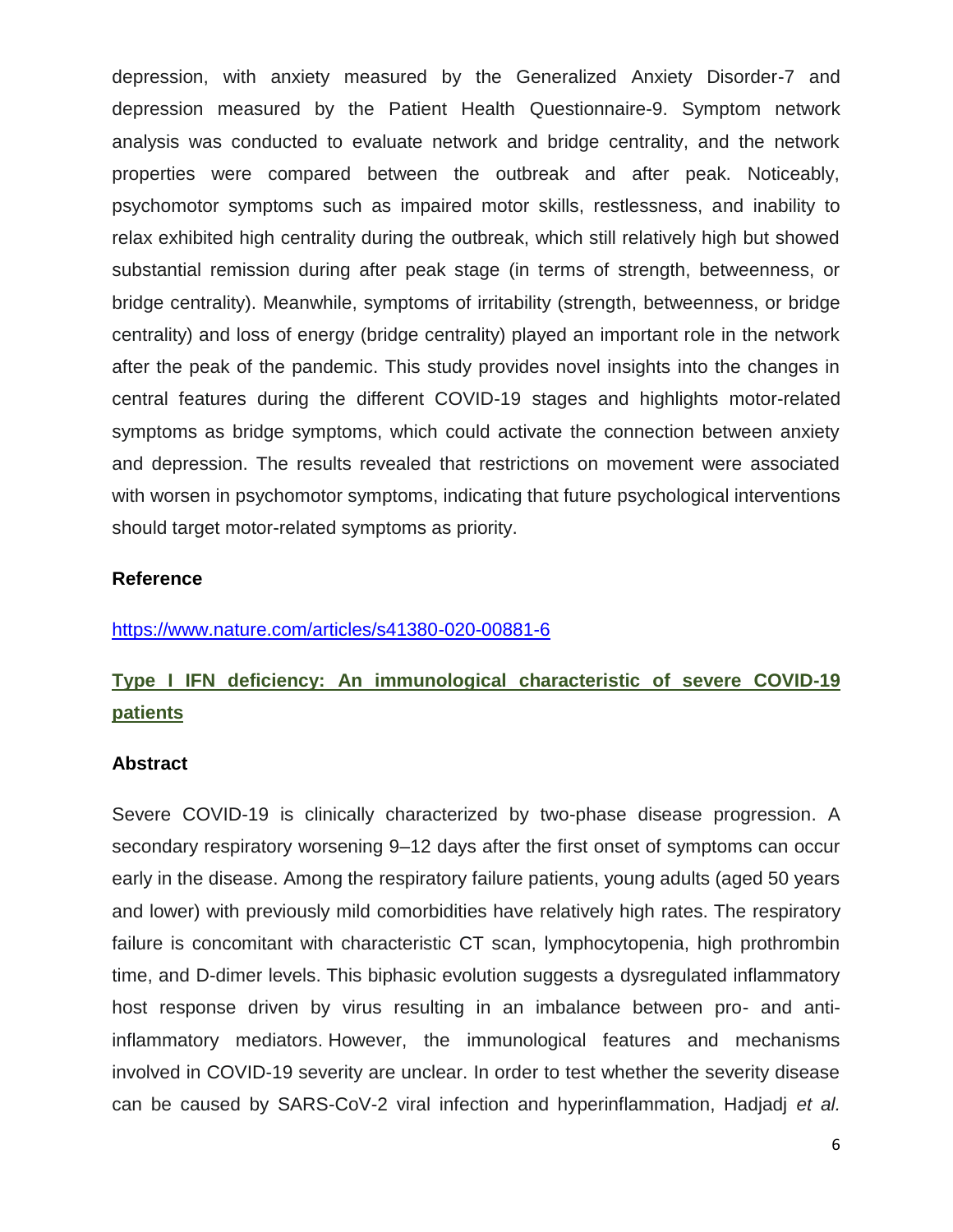conducted a comprehensive immune analysis of grouped 50 COVID-19 patients with different disease severity. Studies identified an impaired type I IFN response, characterized by no IFN-β and low IFN-α production and activity, should be a hallmark of severe COVID-19. Clinically, type I IFN deficiency is associated with hyperinflammation driven by NF-κB and lower viral clearance. The authors indicated that IFN response is possible to incorporate as an indication to assess early severe COVID-19. The application of IFN administration and targeted anti-inflammatory therapies may aid in the development of improved treatments to overcome SARS-CoV-2 infection.

### **Reference**

### https://www.nature.com/articles/s41392-020-00306-4

# **Tracing asymptomatic SARS-CoV-2 carriers among 3674 hospital staff: A crosssectional survey**

### **Abstract**

*Background*: Asymptomatic carriers were positive for severe acute respiratory syndrome coronavirus 2 (SARS-CoV-2) without developing symptoms, which might be a potential source of infection outbreak. Here, we aim to clarify the epidemiologic and influencing factors of asymptomatic carriers in the general population.

*Methods*: In our hospital, all hospital staff have received throat swab RT-PCR test, plasma COVID-19 IgM/IgG antibodies test and chest CT examination. We analyzed the correlation between infection rates and gender, age, job position, work place and COVID-19 knowledge training of the staff. After that, all asymptomatic staff were reexamined weekly for 3 weeks.

*Findings*: A total of 3764 hospital staff were included in this single-center cross-sectional study. Among them, 126 hospital staff had abnormal findings, and the proportion of asymptomatic infection accounted for 0.76% (28/3674). There were 26 staff with IgM+, 73 with IgG+, and 40 with ground glass shadow of chest CT. Of all staff with abnormal findings, the older they are, the more likely they are to be the staff with abnormal results, regardless of their gender. Of 3674 hospital staff, the positive rate of labor staff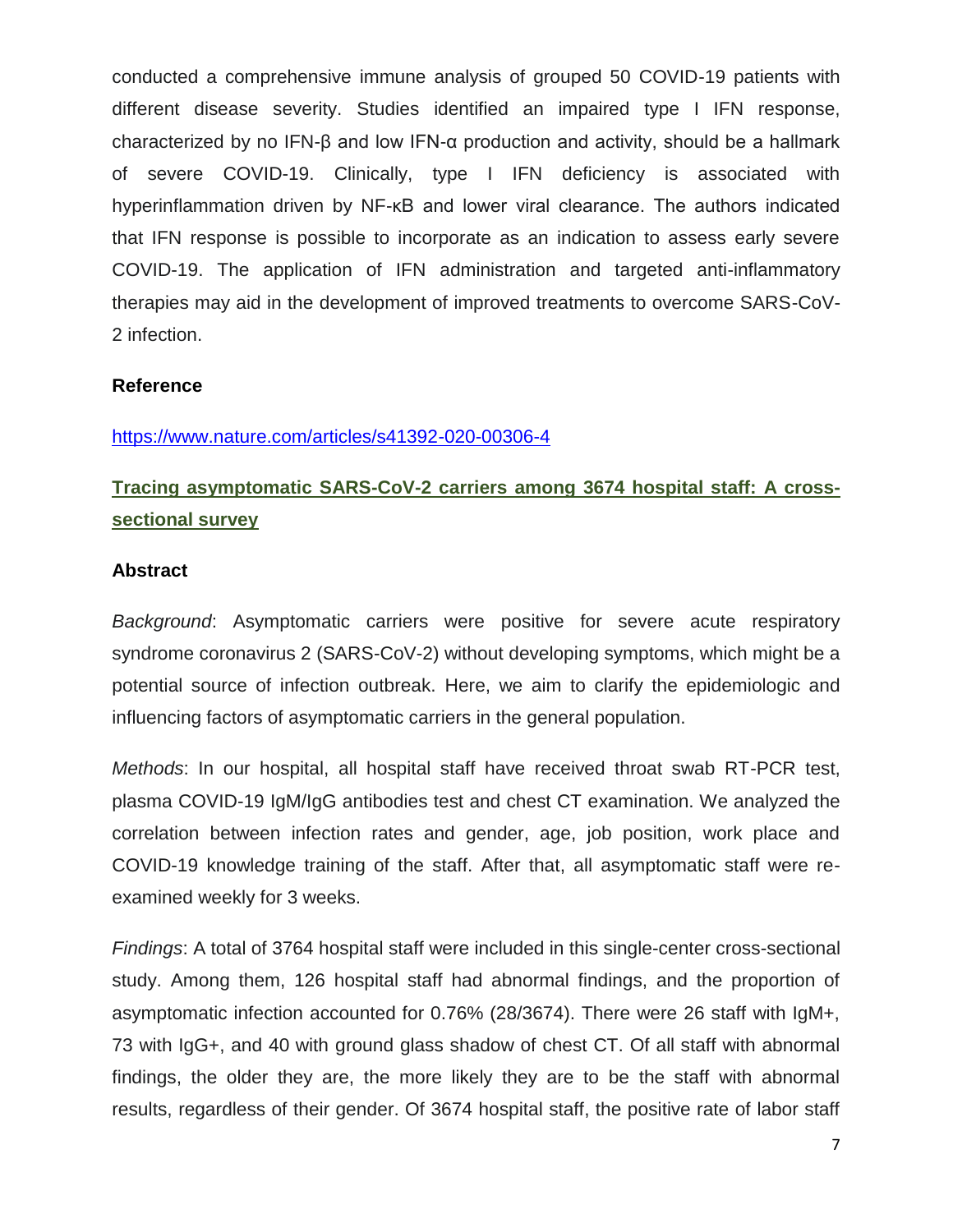is obviously higher than that of health care workers (HCWs) and administrative staff (P<0.05). In the course of participating in the treatment of COVID-19, there was no statistically significant difference in positive rates between high-risk departments and low-risk departments (P>0.05). The positive rate of HCWs who participated in the COVID-19 knowledge training was lower than those did not participate in early training (P <0.01). Importantly, it was found that there was no statistical difference between the titers of IgM antibody of asymptomatic infections and confirmed patients with COVID-19 in recovery period (P>0.05). During 3 weeks follow-up, all asymptomatic patients did not present the development of clinical symptoms or radiographic abnormalities after active intervention in isolation point.

*Interpretation*: To ensure the safety of resumption of work, institutions should conduct COVID-19 prevention training for staff and screening for asymptomatic patients, and take quarantine measures as soon as possible in areas with high density of population.

### **Reference**

Zhou, Fuling, Jingfeng Li, Mengxin Lu, Xiaobin Zhu, Chao Hu, Xiaoyan Liu, Yunbao Pan *et al.* "Tracing Asymptomatic SARS-CoV-2 Carriers Among 3674 Hospital Staff." *EClinicalMed*icine (2020).

### **Molecular architecture of the SARS-CoV-2 virus**

### **Abstract**

SARS-CoV-2 is an enveloped virus responsible for the COVID-19 pandemic. Despite recent advances in the structural elucidation of SARS-CoV-2 proteins, detailed architecture of the intact virus remains to be unveiled. Here we report the molecular assembly of the authentic SARS-CoV-2 virus using cryo-electron tomography (cryo-ET) and subtomogram averaging (STA). Native structures of the S proteins in both pre- and postfusion conformations were determined to average resolutions of 8.7-11 Å. Compositions of the N-linked glycans from the native spikes were analyzed by massspectrometry, which revealed highly similar overall processing states of the native glycans to that of the recombinant glycoprotein glycans. The native conformation of the ribonucleoproteins (RNP) and its higher-order assemblies were revealed. Overall, these characterizations have revealed the architecture of the SARS-CoV-2 virus in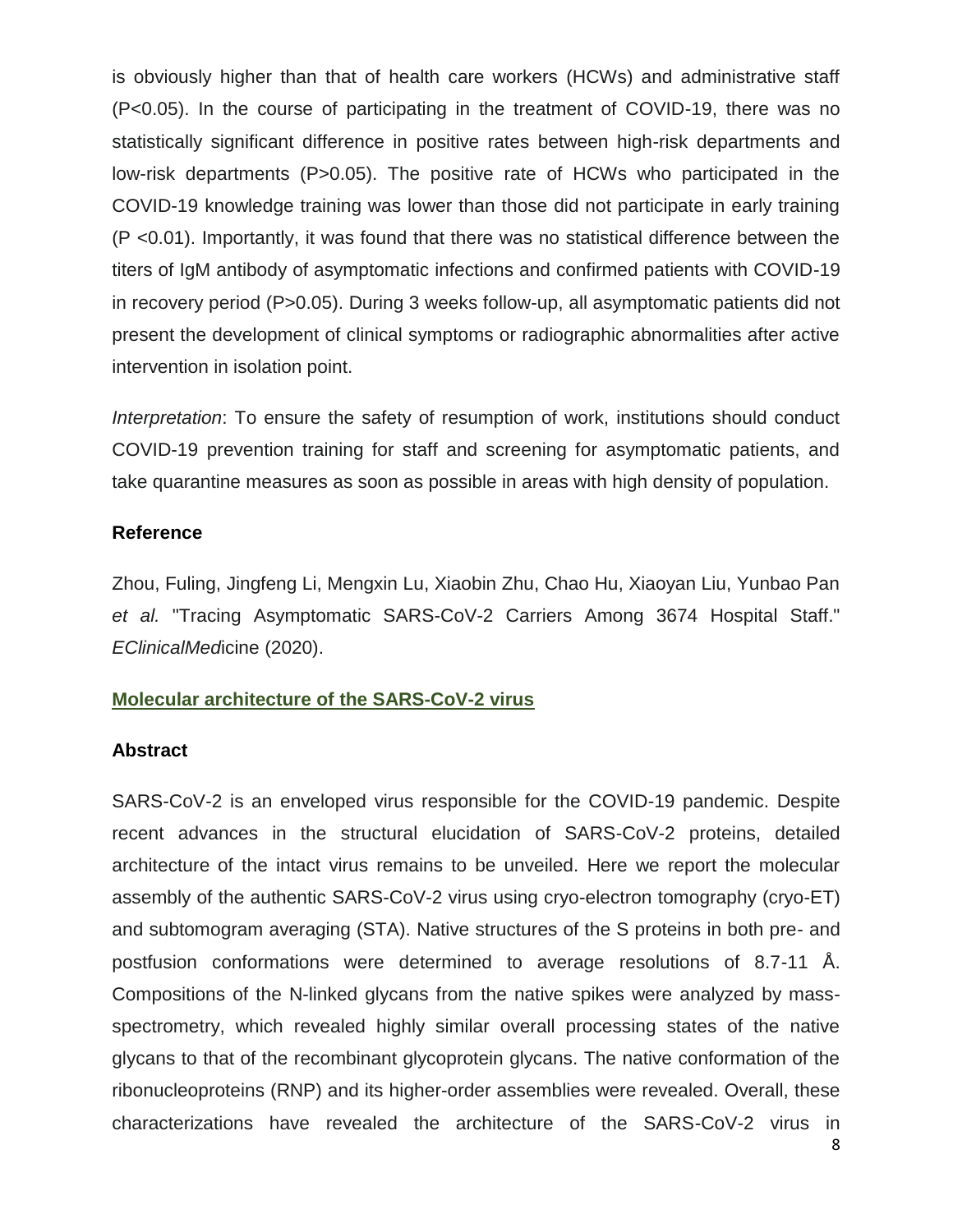exceptional detail, and shed lights on how the virus packs its ∼30 kb long singlesegmented RNA in the ∼80 nm diameter lumen.

### **Reference**

Yao, Hangping, Yutong Song, Yong Chen, Nanping Wu, Jialu Xu, Chujie Sun, Jiaxing Zhang *et. al*. "Molecular architecture of the SARS-CoV-2 virus." *Cell* (2020).

### **Publication Date: Sep 13, 2020**

# **Obesity is a potential risk factor contributing to clinical manifestations of COVID-19**

### **Abstract**

*Background*: Since December 2019, novel coronavirus (SARS-CoV-2)-induced pneumonia (COVID-19) occurred in Wuhan, and rapidly spread throughout China. COVID-19 patients demonstrated significantly different outcomes in clinic. We aimed to figure out whether obesity is a risk factor influencing the progression and prognosis of COVID-19.

*Methods*: 95 Patients with COVID-19 were divided into obesity group and non-obesity group according to their body mass index (BMI). The demographic data, clinical characteristics, laboratory examination, and chest computed tomography (CT) were collected, analyzed and compared between two groups.

*Results*: Our data showed that COVID-19 patients with obesity had more underlying diseases and higher mortality rate compared to those without obesity. Furthermore, patients with obesity also demonstrated more severe pathological change in lung and higher blood lymphocytes, triglycerides, IL-6, CRP, cystatin C, alanine aminotransferase (ALT), erythrocyte sedimentation rate (ESR), which may greatly influence disease progression and poor prognosis of COVID-19.

*Conclusions*: It suggest that obesity contributes to clinical manifestations and may influence the progression and prognosis of COVID-19 and it is considered as a potential risk factor of the prognosis of COVID-19. Special medical care and appropriate intervention should be performed in obesity patients with COVID-19 during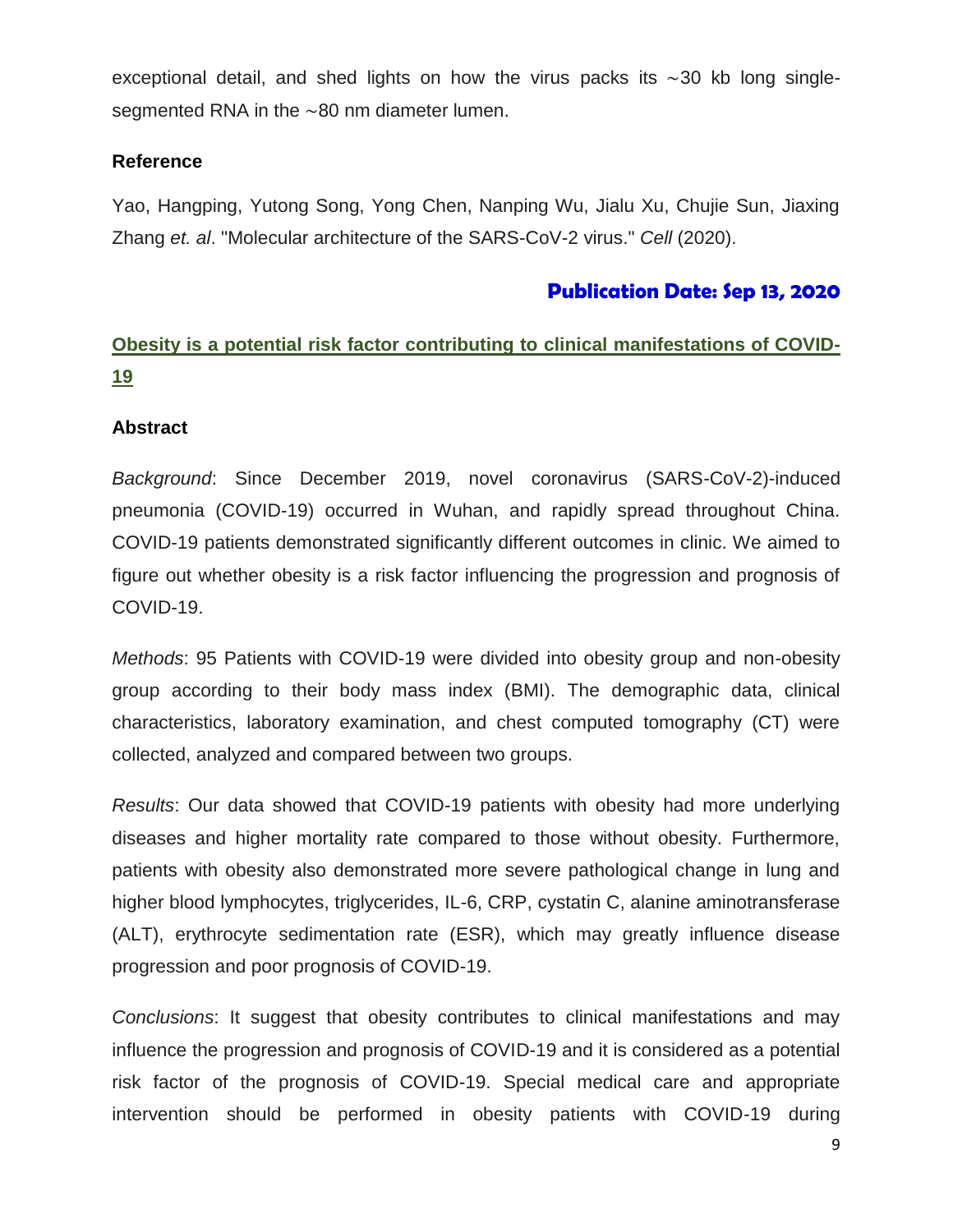hospitalization and later clinical follow-up, especially for those with additional other comorbidities.

### **Reference**

https://www.nature.com/articles/s41366-020-00677-2

### **Publication Date: Sep 11, 2020**

## **Intranasal Bifidobacterium longum protects against viral-induced lung inflammation and injury in a murine model of lethal influenza infection**

*Background*: Prophylactic strategies are urgently needed for prevention of severe inflammatory responses to respiratory viral infections. Bacterial-host interactions may modify the immune response to viral infections.

*Methods*: It was examined the contribution of Intranasal administration of two different Bifidobacterium longum strains or its isolated cell wall in controlling viral induced inflammation using a murine model of influenza infection. It was monitored mortality and morbidity over a 10-day period and viral load, differential broncho alveolar lavage (BAL) fluid inflammatory cell counts, Lung tissue histology, BAL and serum cytokines, markers of vascular damage and cell death were quantified.

*Findings*: Intranasal administration of Bifidobacterium longum 35624® or its isolated cell wall prior to virus inoculation significantly reduced viral load within the lungs and significantly improved survival. Reduced viral load was associated with reduced lung injury as suggested by cell death and vascular leakage markers, a shift from neutrophil to macrophage recruitment, reduced inflammatory cytokine levels (including IL-6), reduced type 1 and 2 interferon levels, but increased levels of interferon-λ and surfactant protein D. These protective effects were maintained when the bifidobacterial cell wall preparation was administered 24 h after viral inoculation. The protective effects were also observed for the Bifidobacterium longum PB-VIR™ strain.

*Interpretation*: Exposure to these bifidobacterial strains protect against the inflammatory sequelae and damage associated with uncontrolled viral replication within the lung.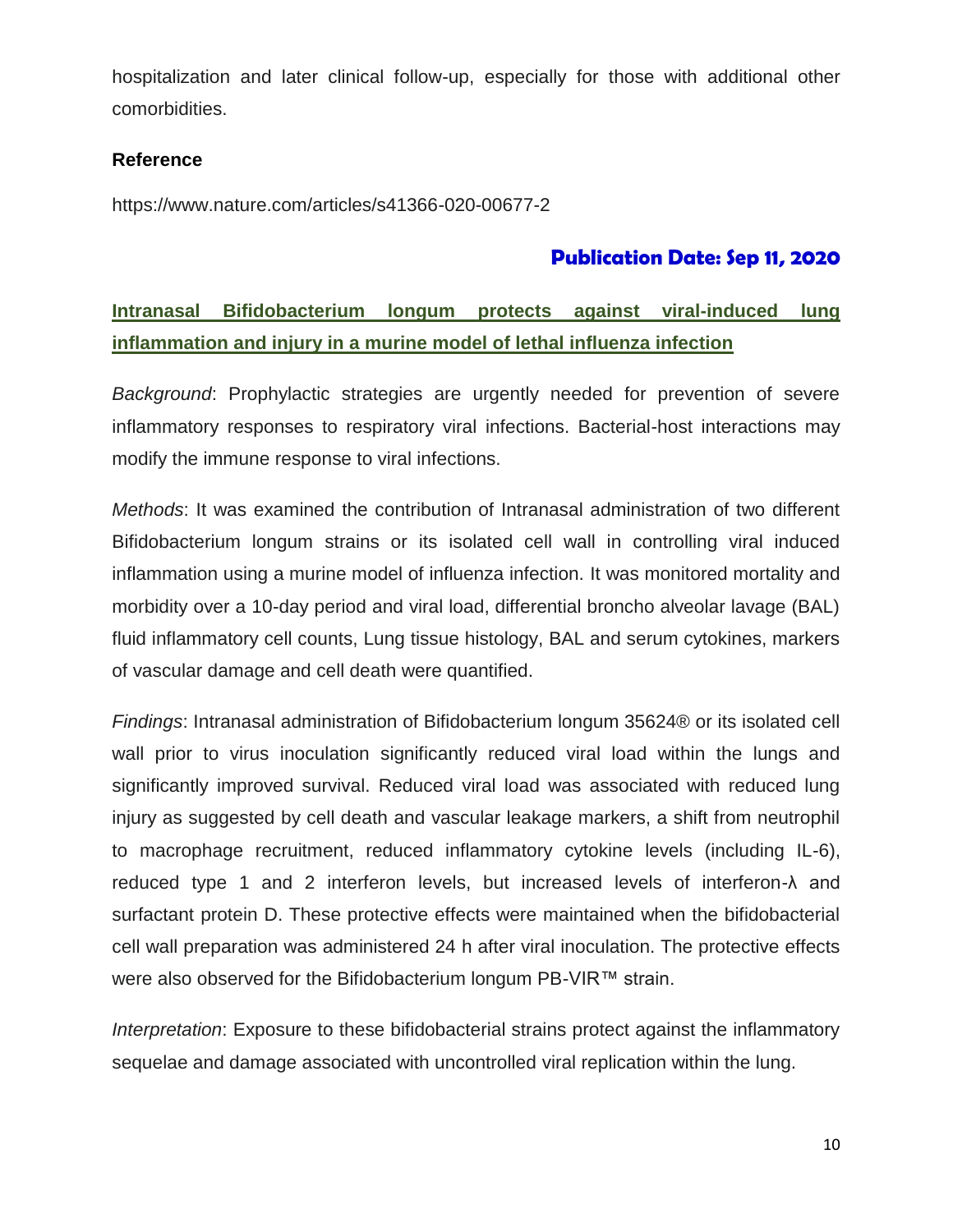### **Reference**

[https://www.thelancet.com/journals/ebiom/article/PIIS2352-3964\(20\)30357-1/fulltext](https://www.thelancet.com/journals/ebiom/article/PIIS2352-3964(20)30357-1/fulltext)

### **Publication Date: Sep 10, 2020**

## **Mapping global trends in vaccine confidence and investigating barriers to vaccine uptake: A large-scale retrospective temporal modelling study**

#### **Abstract**

*Background*: There is growing evidence of vaccine delays or refusals due to a lack of trust in the importance, safety, or effectiveness of vaccines, alongside persisting access issues. Although immunisation coverage is reported administratively across the world, no similarly robust monitoring system exists for vaccine confidence. In this study, vaccine confidence was mapped across 149 countries between 2015 and 2019.

*Methods*: In this large-scale retrospective data-driven analysis, we examined global trends in vaccine confidence using data from 290 surveys done between September, 2015, and December, 2019, across 149 countries, and including 284 381 individuals. We used a Bayesian multinomial logit Gaussian process model to produce estimates of public perceptions towards the safety, importance, and effectiveness of vaccines. Associations between vaccine uptake and a large range of putative drivers of uptake, including vaccine confidence, socioeconomic status, and sources of trust, were determined using univariate Bayesian logistic regressions. Gibbs sampling was used for Bayesian model inference, with 95% Bayesian highest posterior density intervals used to capture uncertainty.

*Findings*: Between November, 2015, and December, 2019, we estimate that confidence in the importance, safety, and effectiveness of vaccines fell in Afghanistan, Indonesia, Pakistan, the Philippines, and South Korea. We found significant increases in respondents strongly disagreeing that vaccines are safe between 2015 and 2019 in six countries: Afghanistan, Azerbaijan, Indonesia, Nigeria, Pakistan, and Serbia. We find signs that confidence has improved between 2018 and 2019 in some EU member states, including Finland, France, Ireland, and Italy, with recent losses detected in Poland. Confidence in the importance of vaccines (rather than in their safety or effectiveness) had the strongest univariate association with vaccine uptake compared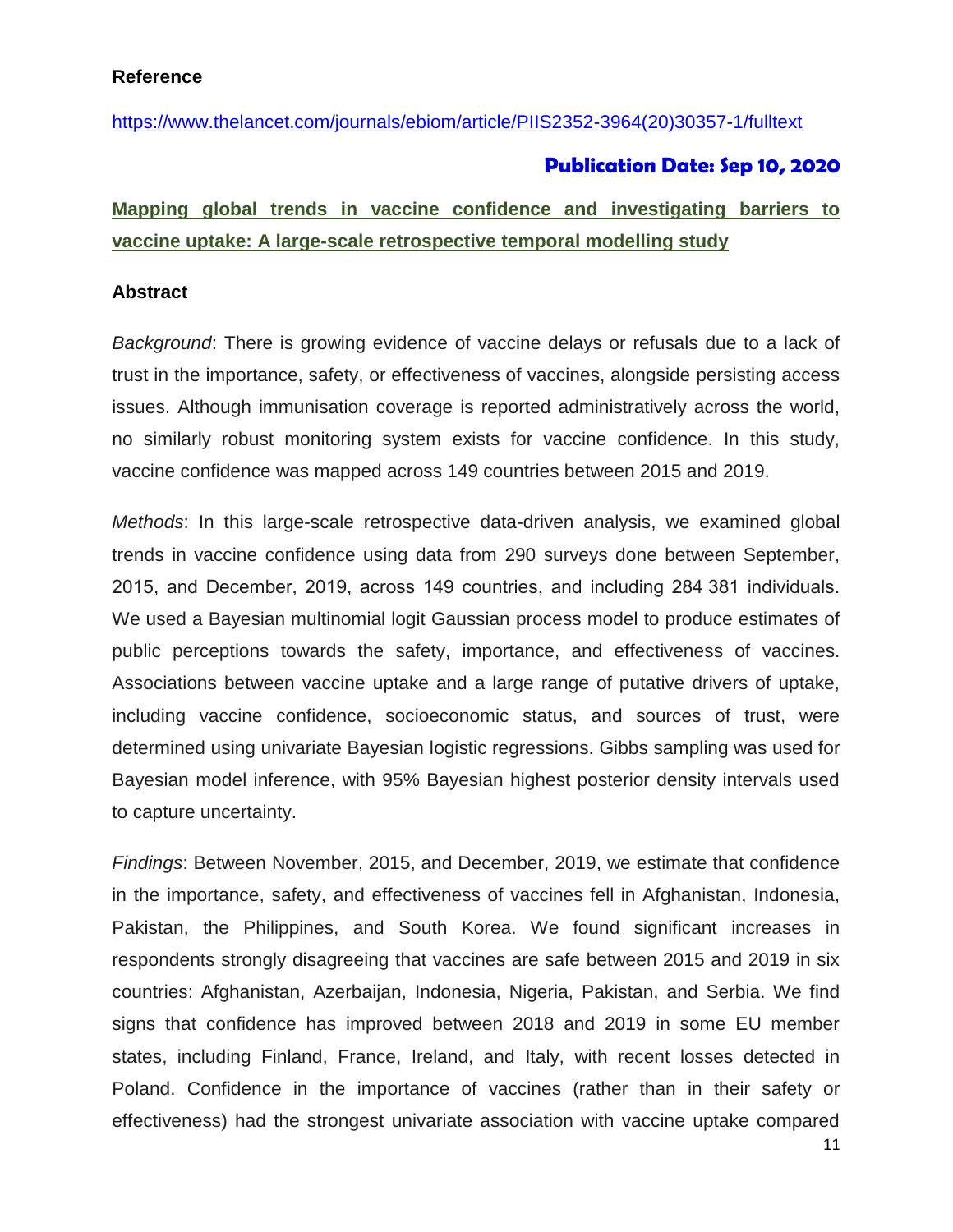with other determinants considered. When a link was found between individuals' religious beliefs and uptake, findings indicated that minority religious groups tended to have lower probabilities of uptake.

*Interpretation*: To our knowledge, this is the largest study of global vaccine confidence to date, allowing for cross-country comparisons and changes over time. Our findings highlight the importance of regular monitoring to detect emerging trends to prompt interventions to build and sustain vaccine confidence.

### **Reference**

[https://www.thelancet.com/journals/lancet/article/PIIS0140-6736\(20\)31558-0/fulltext](https://www.thelancet.com/journals/lancet/article/PIIS0140-6736(20)31558-0/fulltext)

### **The emergence of SARS-CoV-2 in Europe and North America**

### **Abstract**

Accurate understanding of the global spread of emerging viruses is critically important for public health responses and for anticipating and preventing future outbreaks. Here, we elucidate when, where and how the earliest sustained SARS-CoV-2 transmission networks became established in Europe and North America. Our results suggest that rapid early interventions successfully prevented early introductions of the virus into Germany and the US from taking hold. Other, later introductions of the virus from China to both Italy and to Washington State founded the earliest sustained European and North America transmission networks. Our analyses demonstrate the effectiveness of public health measures in preventing onward transmission and show that intensive testing and contact tracing could have prevented SARS-CoV-2 from becoming established.

### **Reference**

https://science.sciencemag.org/content/early/2020/09/11/science.abc8169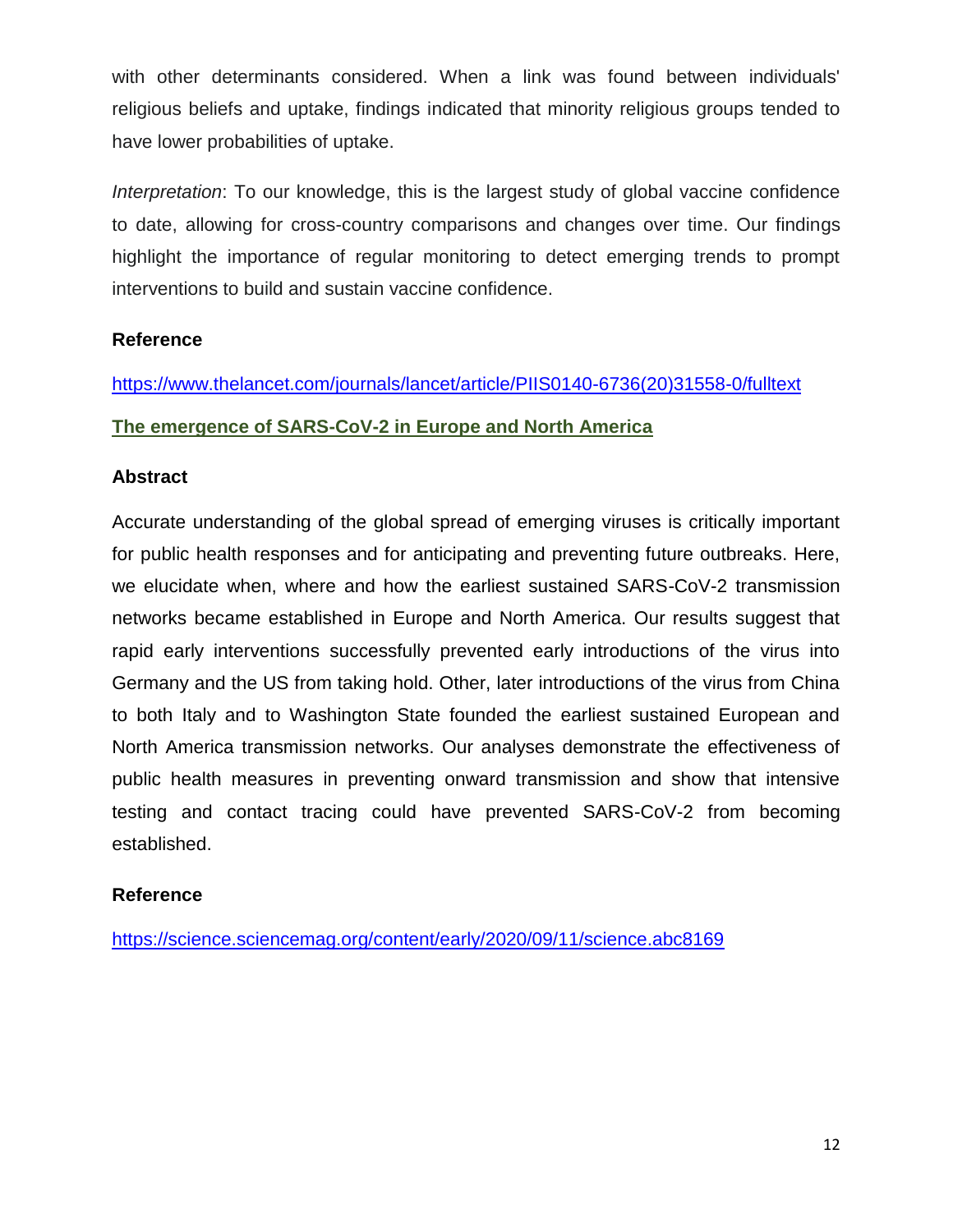# NEWS LETTER

### **Publication Date: Sep 15, 2020**

### **COVID research updates: Immunity to common-cold coronaviruses is short-lived**

*Nature* wades through the literature on the new coronavirus — and summarizes key papers as they appear.

### *A groundbreaking guide to making 'cocktails' to treat COVID-19 (15 September 2020):*

A new method pinpoints every mutation that a crucial SARS-CoV-2 protein could use to evade an attacking antibody. The results could inform the development of antibody treatments for COVID-19. The immune system produces molecules called antibodies to fend off invaders. Antibodies that bind to an important region of the SARS-CoV-2 spike protein can inactivate the viral particles, making such antibodies attractive as therapies. But over time, viruses can accumulate mutations — and some can interfere with antibody binding and allow viral particles to 'escape' immune forces. James Crowe at the Vanderbilt University Medical Center in Nashville, Tennessee, Jesse Bloom at the Fred Hutchinson Cancer Center in Seattle, Washington, and their colleagues created the most detailed map so far of the spike-protein mutations that could prevent binding by ten human antibodies (A. J. Greaney *et al*. Preprint at bioRxiv [https://doi.org/d8zm;](https://doi.org/10.1101/2020.09.10.292078) 2020). The team then used that information to design three antibody cocktails, each consisting of two antibodies. In laboratory tests of the cocktails against SARS-CoV-2, the virus did not develop mutations that could escape antibody binding. The findings have not yet been peer reviewed.

### *Nearly half of coronavirus transmission is from people not yet feeling ill (11 Sep 2020):*

Some three-quarters of incidents of SARS-CoV-2 transmission occur in the few days before or after the onset of symptoms in the person who passes on the virus. Luca Ferretti at the University of Oxford, UK, and colleagues studied 191 cases of SARS-CoV-2 transmission from an infected person to an uninfected person. The team analysed the timing of the transmitting person's initial infection and onset of symptoms, and when that person spread the infection to someone else (L. Ferretti et al. Preprint at medRxiv [https://doi.org/d8ms;](https://doi.org/d8ms) 2020). They found that roughly 40% of transmission events occurred before the onset of symptoms, and around 35% took place on the day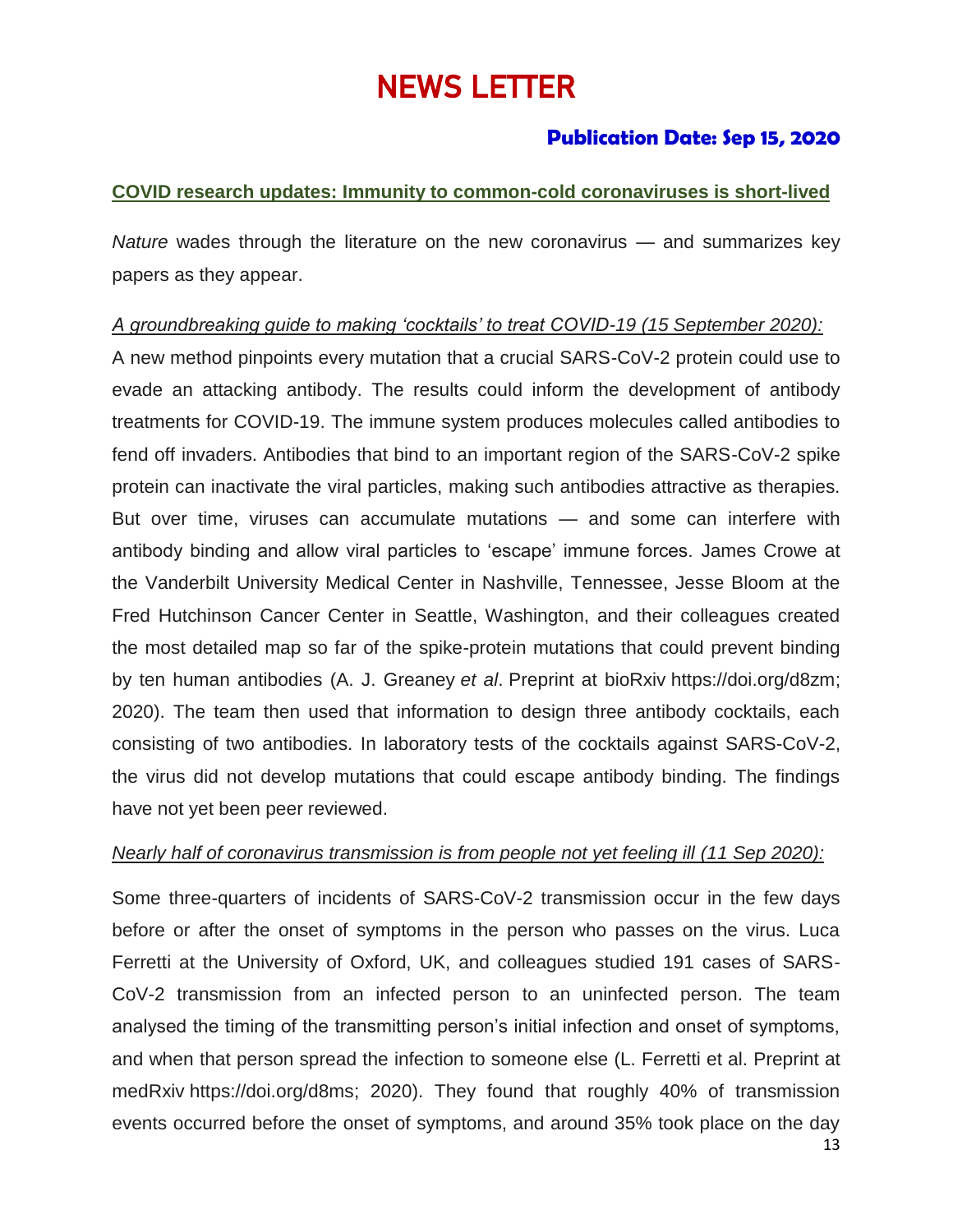that symptoms appeared or on the following day. The researchers say their findings underscore the importance of mass testing, contact tracing and physical distancing to prevent transmission from pre-symptomatic people, as well as self-isolation for at least two days at the first sign of symptoms such as cough, fever, fatigue and loss of smell however mild.

# *Surprise! A host of tantalizing new SARS-CoV-2 proteins is unveiled (10 September 2020):*

Researchers have discovered nearly two dozen previously unknown proteins encoded by SARS-CoV-2 — and their role during infection is mostly mysterious. Until now, SARS-CoV-2's RNA genome was known to hold the instructions for making 29 proteins, such as the spike protein that helps viral particles to infect cells, and a variety of viral proteins that become active inside cells. But scientists were uncertain whether the virus had more than those 29. To identify further proteins, Noam Stern-Ginossar at the Weizmann Institute of Science in Rehovot, Israel, and her colleagues sequenced SARS-CoV-2 RNA bound to protein-making machines called ribosomes inside infected cells (Y. Finkel et al. Nature [https://doi.org/d8pb;](https://doi.org/d8pb) 2020). This scan turned up 23 previously unknown proteins, including some that are entirely new and others that are shortened or extended versions of known proteins. Some of the newfound proteins might control production of known viral molecules, but the role of many is unknown.

### **Reference**

<https://www.nature.com/articles/d41586-020-00502-w>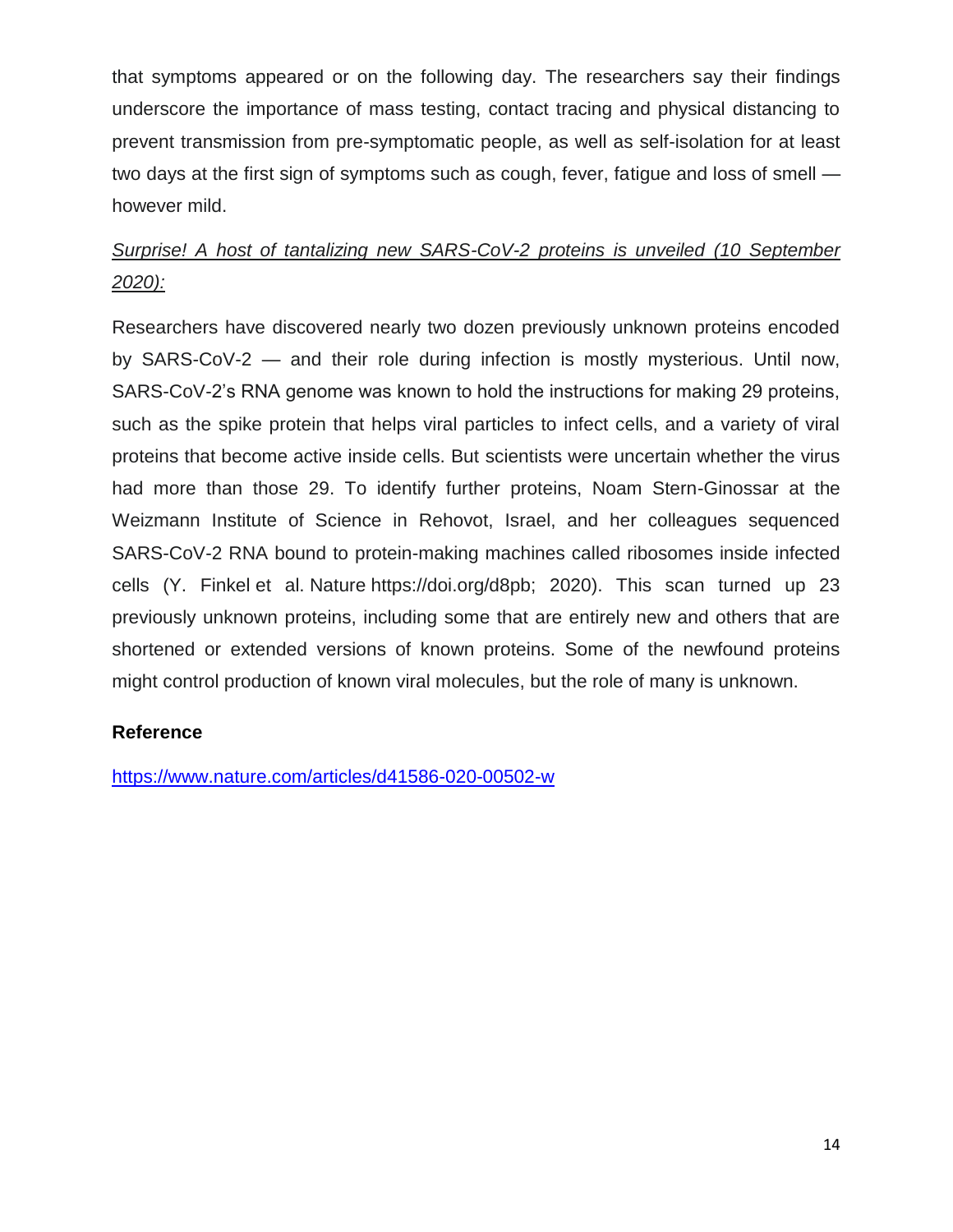# CORRESPONDANCE

### **Publication Date: Sep 15, 2020**

### **Associations between phone mobility data and COVID-19 cases**

Understanding factors that affect the spread of severe acute respiratory syndrome coronavirus 2 (SARS-CoV-2) is crucial for mitigating the impacts of COVID-19. Hamada Badr and colleagues1 found a strong correlation between phone mobility data and decreased COVID-19 case growth rates, making the explicit assumption that phone mobility data serves as a proxy for social distancing. Thus, if true, concomitant increases in mobility will be correlated with an increased number of cases. We did a similar analysis using three social distancing metrics created from phone mobility data provided by the Unacast Social Distancing Scorecard.2 The first metric—the daily distance difference—is analogous to the mobility ratio metric calculated by Badr and colleagues. The mobility ratio metric quantifies changes in behaviour relative to a baseline period before widespread transmission of COVID-19. The other two Unacast metrics measure changes in visits to non-essential places and encounter density, which were noted as limitations in the study by Badr and colleagues.

Using the daily distance difference metric, we identified a strong correlation between decreased mobility and reduced COVID-19 case growth between March 27 and April 20, 2020 (appendix). The other two metrics showed similarly strong correlations (data not shown). However, when we extended the analysis to later time periods (April 21 to May 24, 2020, and May 25 to July 22, 2020) only a weak correlation between daily distance difference and COVID-19 case growth was identified (appendix). In the first time period, when each metric was decreasing, the correlation across all counties was around 0·6. However, as the metrics increased in later time periods, consistent with reductions in social distancing, the correlation decreased to 0·11 or less for all three metrics. For more details, read the link given below.

### **Reference**

[https://www.thelancet.com/journals/laninf/article/PIIS1473-3099\(20\)30725-8/fulltext](https://www.thelancet.com/journals/laninf/article/PIIS1473-3099(20)30725-8/fulltext)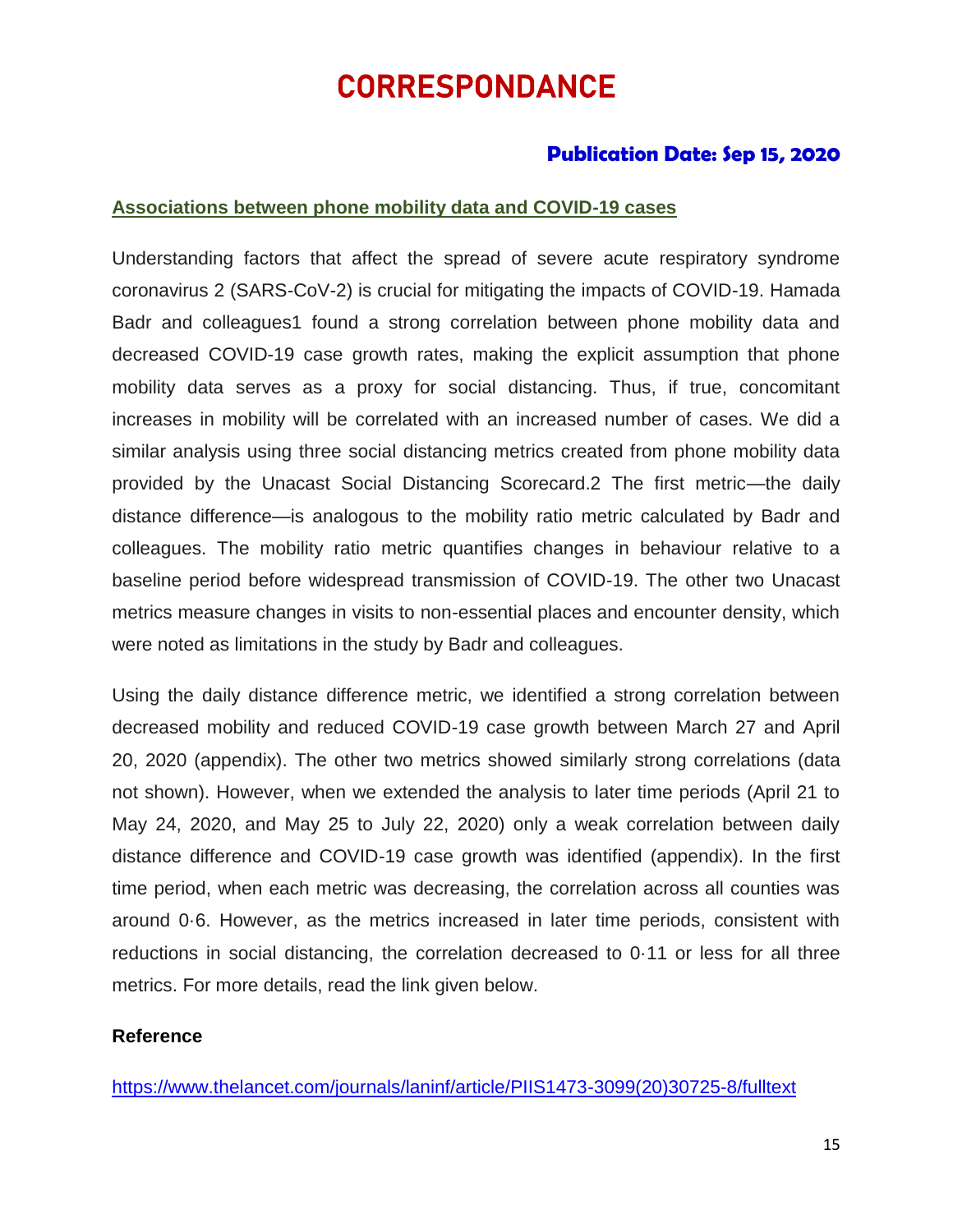### **Intention to vaccinate against COVID-19 in Australia**

As the COVID-19 pandemic continues, we eagerly await the arrival of safe and effective COVID-19 vaccines. However, the success of any vaccination programme depends on high vaccine acceptance and uptake. Previously, Rachael Dodd and colleagues reported that 4·9% of adults in Australia would refuse a vaccine, which is low compared with estimates in the USA (20%) and France (27%). The Australian data were collected in April, 2020, 4 weeks after lockdown measures commenced, which was at a time when community transmission was perceived to be high.

As part of the Royal Children's Hospital National Child Health Poll, we did an intentionto-vaccinate analysis in a nationally representative sample of Australian parents (n=2018) during June 15–23, 2020, and collected data via an online survey. At this time, restrictions had been eased throughout Australia and there was minimal community transmission. Compared with the earlier Australian estimates, the weighted proportion of people in our study indicating that they were unsure or unwilling to accept a COVID-19 vaccine had increased by 10·0% (14·2% in April1 to a weighted proportion of 24·2% in June [95% CI 7·9–12·1]; p<0·0001). Among parents who were unsure (320 [16·7%]) or unwilling (138 [7·6%]) to accept a COVID-19 vaccine, 379 (82·8%) were concerned about vaccine efficacy and safety, and 123 (26·9%) believed that a COVID-19 vaccine was unnecessary. For more details, read the link given below.

#### **Reference**

https://www.thelancet.com/journals/laninf/article/PIIS1473-3099(20)30724-6/fulltext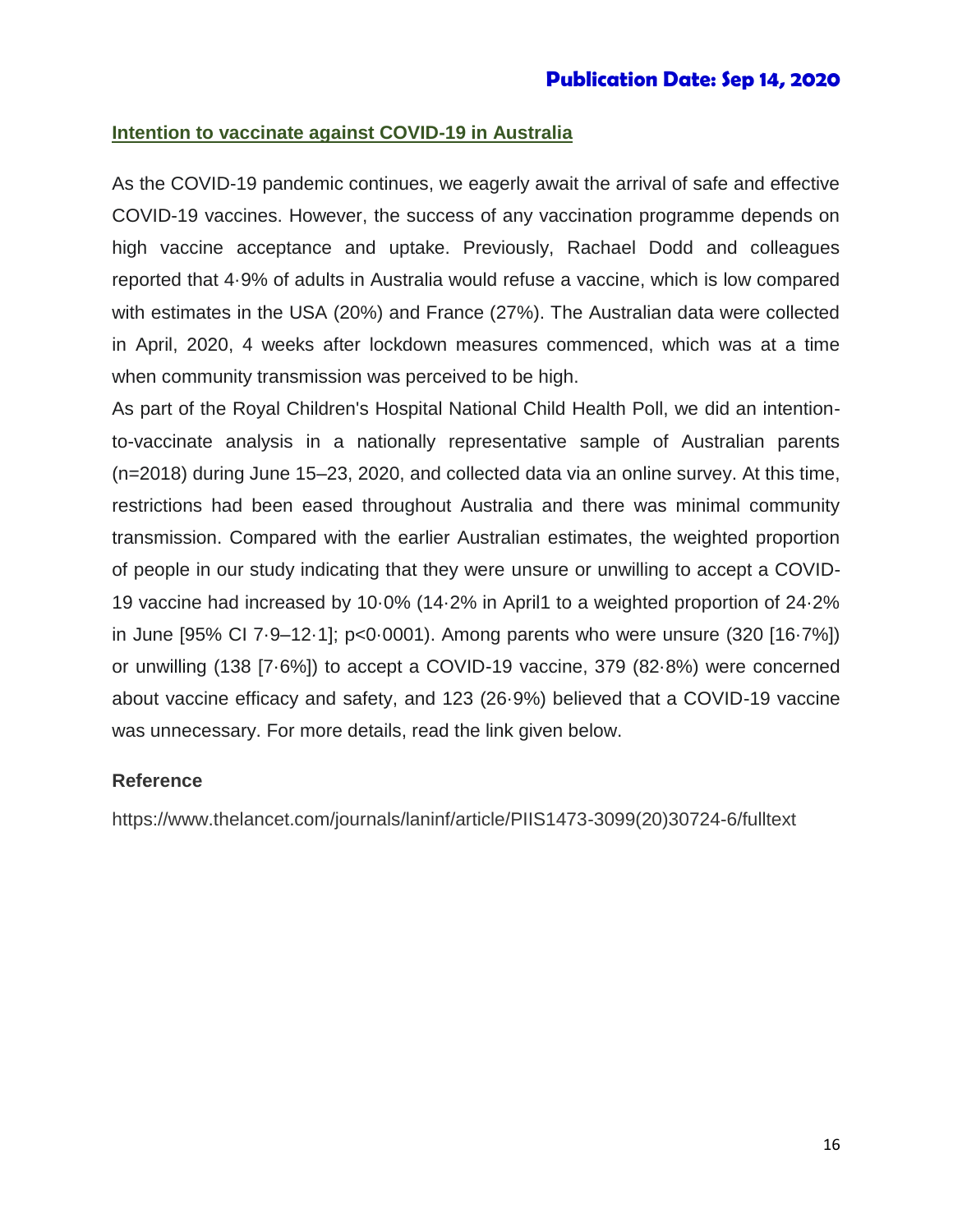# PERSPECTIVE

## **Publication Date: Sep 11, 2020**

## **Shining light on the COVID-19 pandemic: A Vitamin D receptor checkpoint in defense of unregulated wound healing**

SARS-CoV-2 pneumonitis can quickly strike to incapacitate the lung, leading to severe disease and sometimes death. In this perspective, it was suggested that vitamin D deficiency and the failure to activate the vitamin D receptor (VDR) can aggravate this respiratory syndrome by igniting a wounding response in stellate cells of the lung. The FDA-approved injectable vitamin D analog, paricalcitol, suppresses stellate cell-derived murine hepatic and pancreatic pro-inflammatory and pro-fibrotic changes. Therefore, a possible parallel program was suggested in the pulmonary stellate cells of COVID-19 patients and propose repurposing paricalcitol infusion therapy to restrain the COVID-19 cytokine storm. This proposed therapy could prove important to people of color who have higher COVID-19 mortality rates and lower vitamin D levels. For more details, read the link given below.

### **Reference**

### [https://www.cell.com/cell-metabolism/fulltext/S1550-4131\(20\)30485-X](https://www.cell.com/cell-metabolism/fulltext/S1550-4131(20)30485-X)

#### **Coronavirus dons a new crown**

Severe acute respiratory syndrome coronavirus 2 (SARS-CoV-2), which causes coronavirus disease 2019 (COVID-19), belongs to the positive-strand RNA [(+)RNA] viruses, a large class of viruses that includes Zika, hepatitis C, and chikungunya viruses. (+)RNA viruses package their genomes in infectious virions as messengersense RNA and reproduce these genomes solely through RNA intermediates in replication complexes (RCs) formed by rearranging intracellular membranes. RNA replication is a major target of antiviral drugs, including remdesivir, which shows promise for treating COVID-19 patients. RCs of coronaviruses and some other (+)RNA viruses are ∼250- to 300-nm-diameter double-membrane vesicles (DMVs) that contain viral double-stranded RNA (dsRNA) replication intermediates. On page 1395 of this issue, Wolff *et al.* identify a crown-like double-membrane–spanning molecular pore on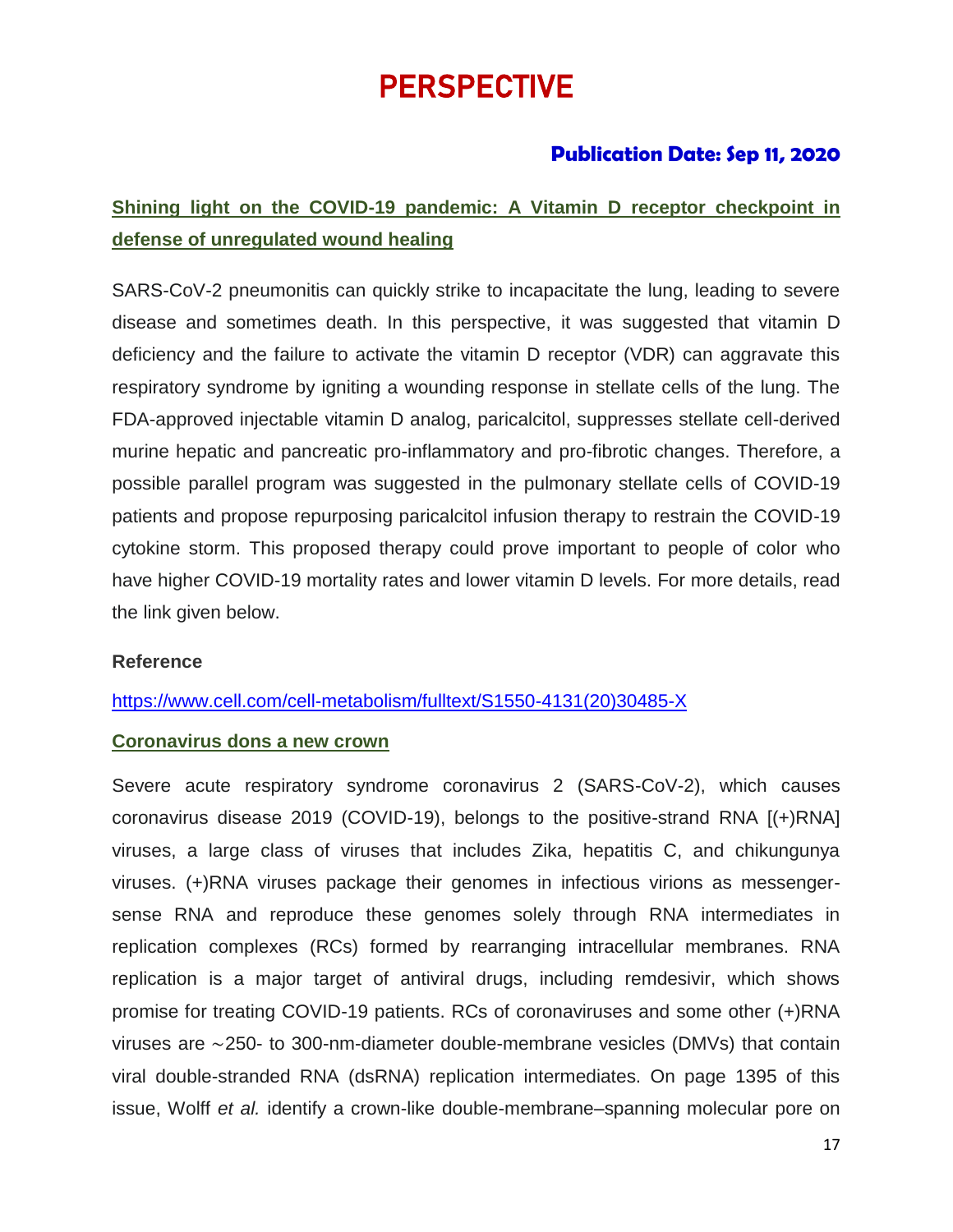SARS-CoV-2 and other coronavirus DMVs that likely solves the longstanding problem of how progeny (+)RNA genomes are released from DMVs. Like other (+)RNA viruses, most (∼70%) of the SARS-CoV-2 genome encodes functions for RNA replication, underscoring the importance of this process for understanding and controlling these viruses. RCs support genome replication by organizing viral RNA replication proteins, viral RNA templates, specific host factors required for RNA replication, and successive reproductive steps. The RC-bounding membranes sequester RNA replication templates and intermediates from translation, virion assembly, RNA decay, and host defenses such as RNA interference and interferon-stimulated antiviral responses. Although infection by coronaviruses induces several types of membrane rearrangements, multiple lines of evidence identified the dsRNA-containing DMVs as the viral RNA synthesis sites. However, because DMVs lacked known openings, it was unclear how new (+)RNA genomes copied from dsRNA templates in the DMV interior could transit to the cytoplasm to be translated, packaged into virions, and potentially form new RCs. For more details, read the link given below.

### **Reference**

https://science.sciencemag.org/content/369/6509/1306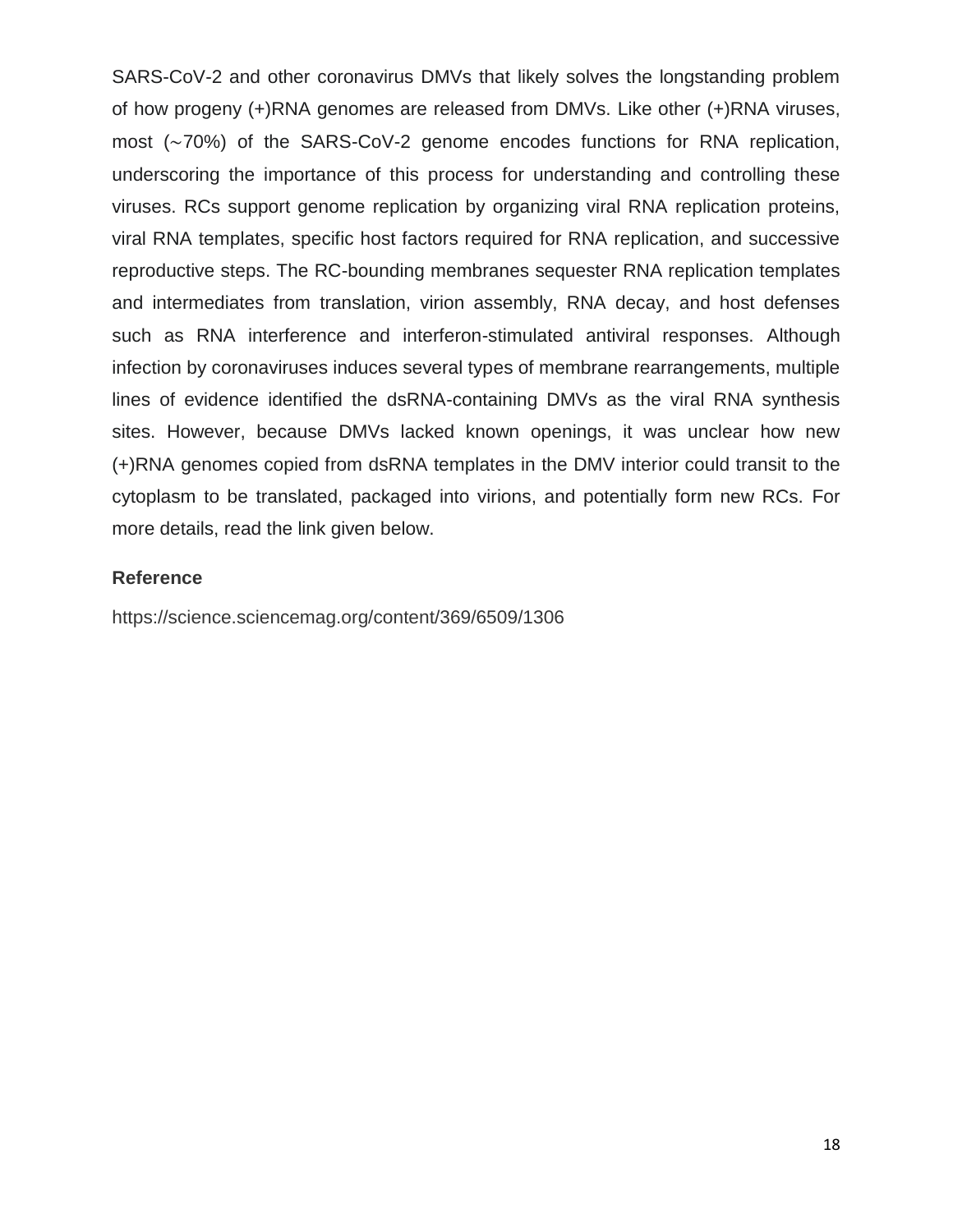# REPORT

## **Publication Date: Sep 10, 2020**

## **Estimating the binding of Sars-CoV-2 peptides to HLA class I in human subpopulations using artificial neural networks**

Epidemiological studies show that SARS-CoV-2 infection leads to severe symptoms only in a fraction of patients, but the determinants of individual susceptibility to the virus are still unknown. The major histocompatibility complex (MHC) class I exposes viral peptides in all nucleated cells and is involved in the susceptibility to many human diseases. Here, we use artificial neural networks to analyze the binding of SARS-CoV-2 peptides with polymorphic human MHC class I molecules. In this way, we identify two sets of haplotypes present in specific human populations: the first displays weak binding with SARS-CoV-2 peptides, while the second shows strong binding and T cell propensity. Our work offers a useful support to identify the individual susceptibility to COVID-19 and illustrates a mechanism underlying variations in the immune response to SARS-CoV-2. A record of this paper's transparent peer review process is included in the Supplemental Information.

### **Reference**

https://www.cell.com/cell-systems/fulltext/S2405-4712(20)30295-7

### **Cryptic transmission of SARS-CoV-2 in Washington state**

Following its emergence in Wuhan, China, in late November or early December 2019, the SARS-CoV-2 virus has rapidly spread globally. Genome sequencing of SARS-CoV-2 allows reconstruction of its transmission history, although this is contingent on sampling. We have analyzed 453 SARS-CoV-2 genomes collected between 20 February and 15 March 2020 from infected patients in Washington State, USA. We find that most SARS-CoV-2 infections sampled during this time derive from a single introduction in late January or early February 2020 which subsequently spread locally before active community surveillance was implemented. For more details,read the link given below.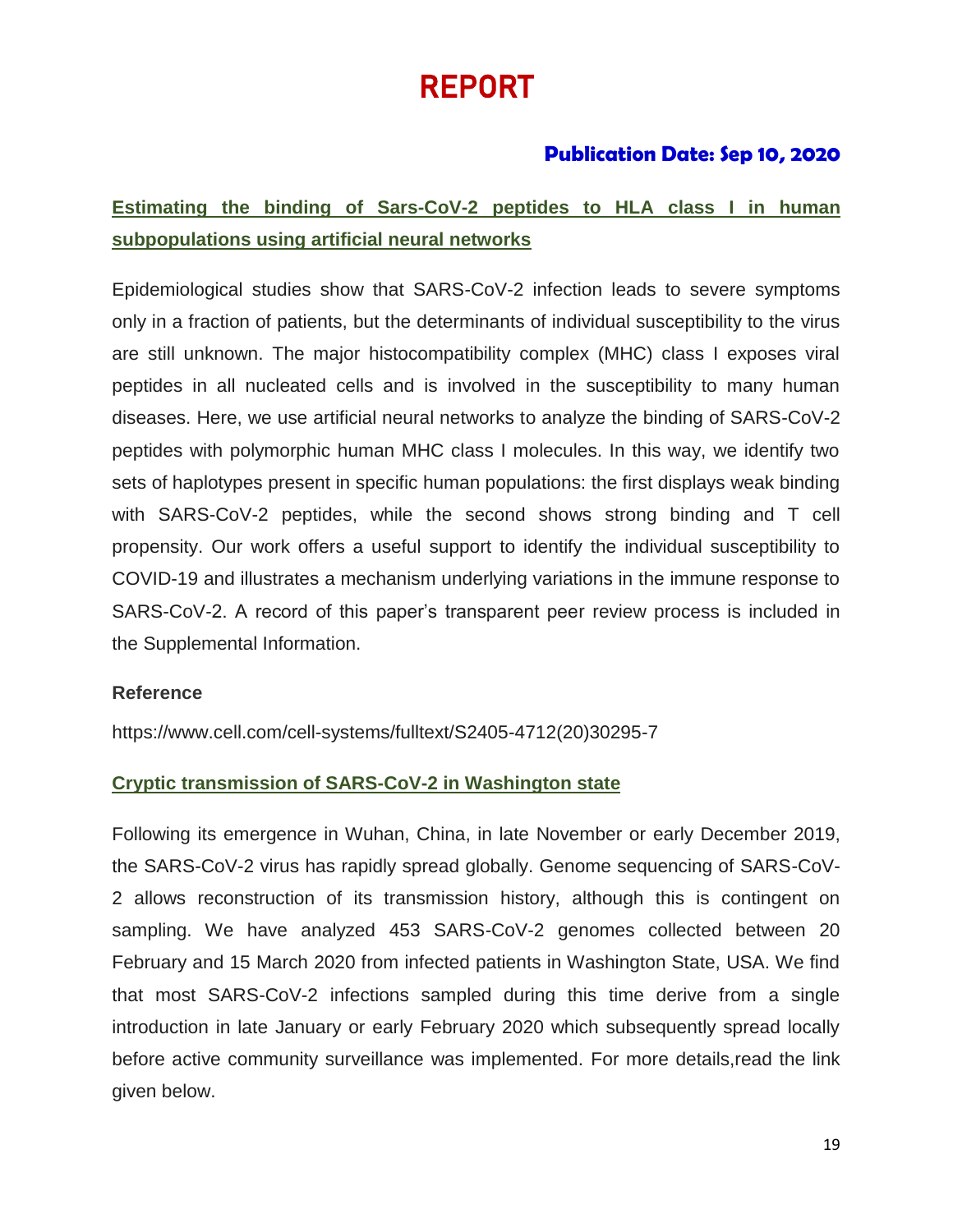### **Reference**

https://science.sciencemag.org/content/early/2020/09/09/science.abc0523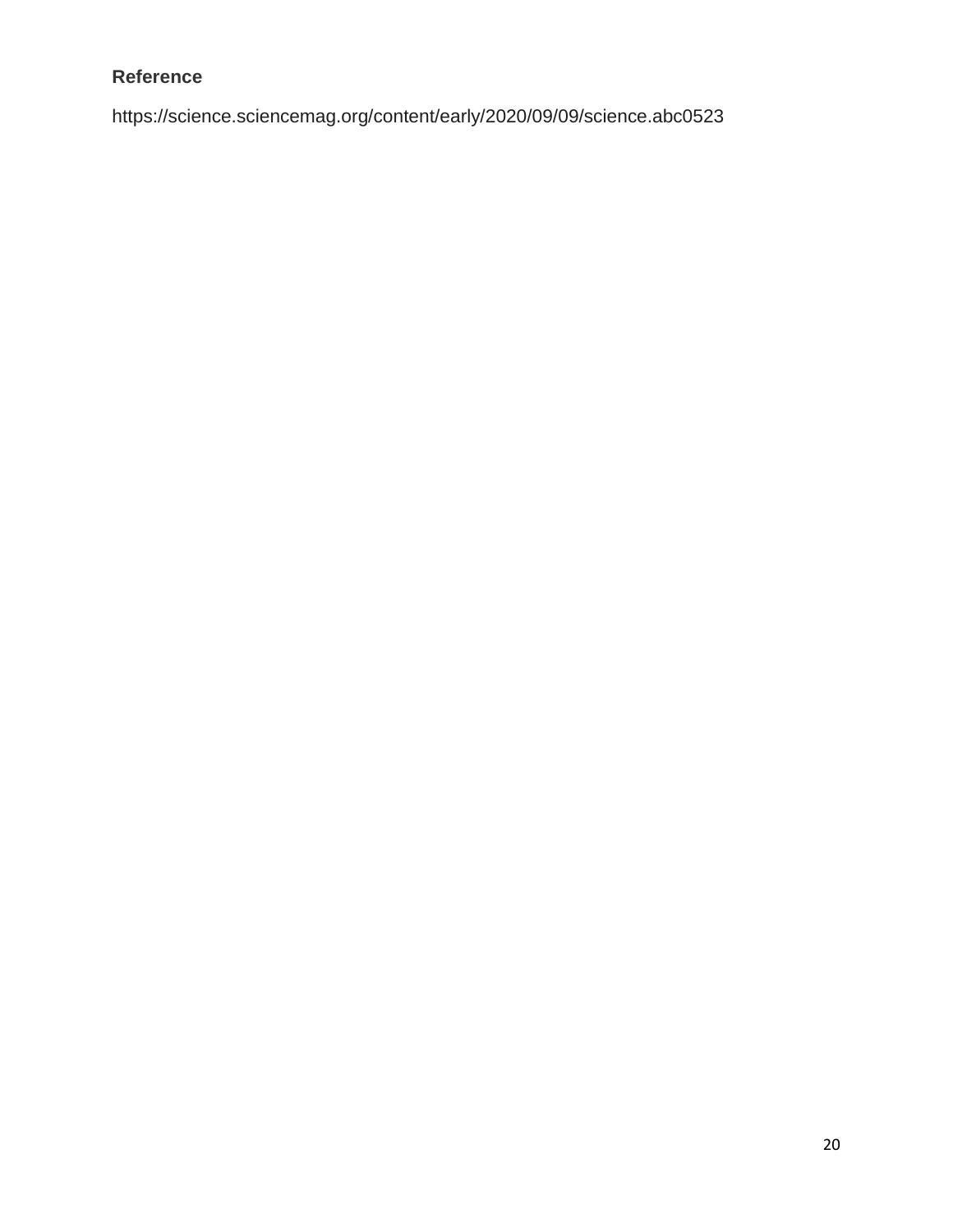# EDITORIAL

### **Publication Date: Sep 11, 2020**

### **Responses of pediatric palliative care to the COVID-19 pandemic in China**

The widespread outbreak of the coronavirus disease 2019 (COVID-19) has been a significant global concern. As of July 23, 2020, 15,012,731 COVID-19 cases have been confirmed, resulting in 619,150 deaths globally. A systematic review reported that children have accounted for 1–5% of diagnosed cases. A basic principle of pediatric palliative care (PPC) is to improve the quality of life for seriously ill children and their families, whether they are suffering from severe COVID-19 or another disease. Providing effective palliative care is especially vital but difficult in the context of a pandemic. Palliative care has never been so important; however, palliative care is underemphasized in the World Health Organization's essential health services' guidance. This paper aims to describe the impacts of the COVID-19 pandemic on PPC in China and the response of PPC to the pandemic based on the experience of a tertiary children's hospital in Beijing, China. For more details, read the link given below.

### **Reference**

<https://www.nature.com/articles/s41390-020-01137-3>

### **Curing COVID-19**

As the COVID-19 pandemic moves into its 10th month, greater patient survival suggests that treatment of severe disease has improved. How much of this improvement is due to better supportive care and how much to pharmaceuticals is a matter of debate. Given the huge effort that the biomedical community has put into finding drugs to treat COVID-19, with thousands of trials completed and ongoing, it's worth taking stock of the evidence for what has worked and what has not.

The hunt for COVID-19 treatments has become extraordinarily politicised, and no more so than with the aminoquinoline drugs chloroquine and hydroxychloroquine. Early observational studies suggested a beneficial effect of treatment with these cheap drugs, leading to acclamation by US President Trump. However, randomised controlled trials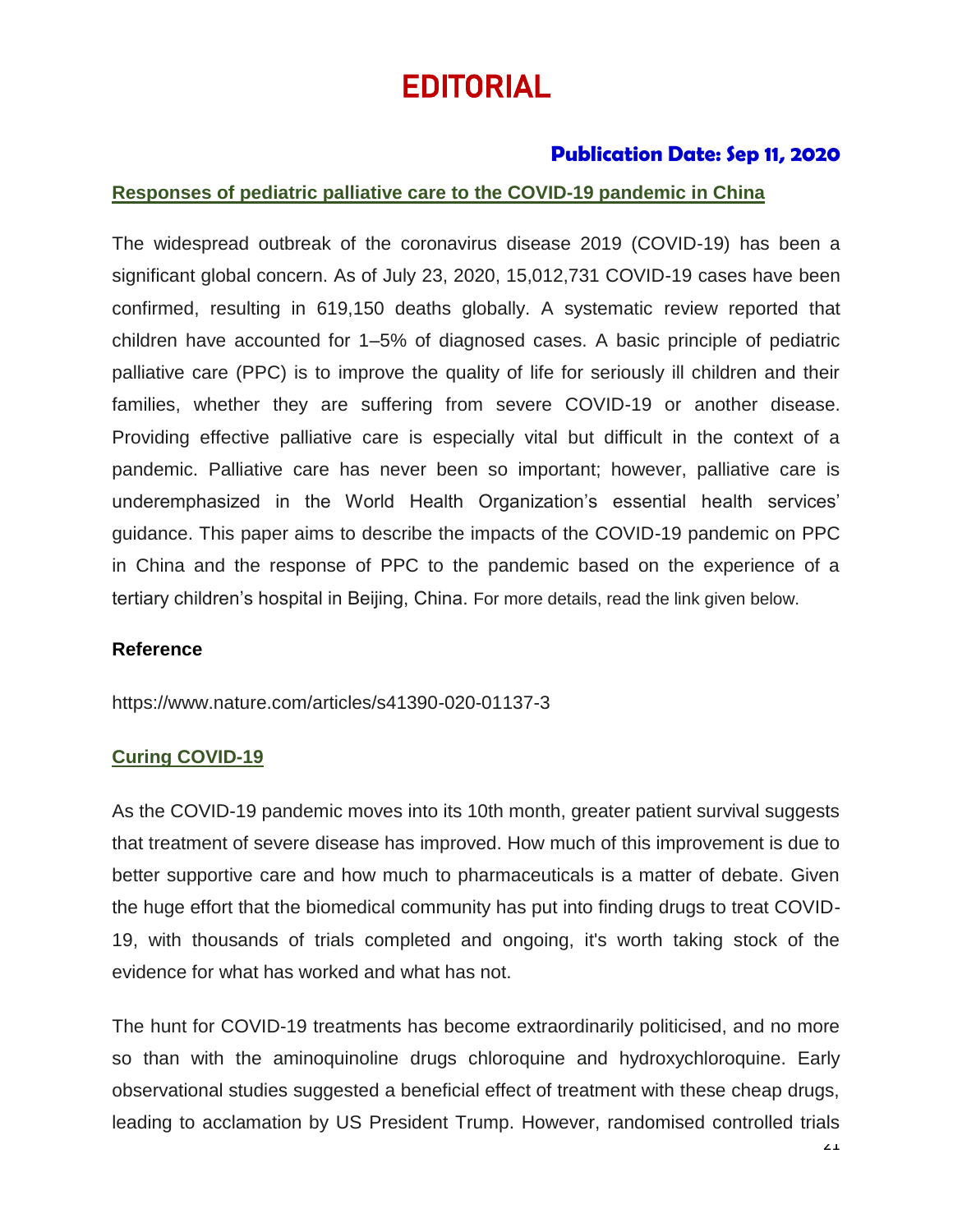(RCTs) in hospitalised patients have shown no effect of hydroxychloroquine in reducing mortality. One RCT hinted at an effect when used as post-exposure prophylaxis, but this was not statistically significant. Unless new, high-quality evidence emerges, the aminoquinolines appear to have no future in the management of COVID-19. Remdesivir, an antiviral, was also the subject of White House fanfare. The US Government has attempted to corner the market for this costly drug but results of clinical trials are ambiguous. One review concluded that remdesivir may reduce time to clinical improvement and decrease mortality but had no effect on need for invasive ventilation or length of hospital stay. A subsequent RCT found no effect on mortality. Although approved to treat COVID-19 in the USA and Europe, conclusive evidence to support remdesivir is lacking. For other antivirals, there is no good evidence for efficacy of favipiravir, although it has been approved in Russia, and the lopinavir/ritonavir combination showed no clinical benefit in the UK RECOVERY RCT. For more details, read the link given below.

### **Reference**

[https://www.thelancet.com/journals/laninf/article/PIIS1473-3099\(20\)30706-4/fulltext](https://www.thelancet.com/journals/laninf/article/PIIS1473-3099(20)30706-4/fulltext)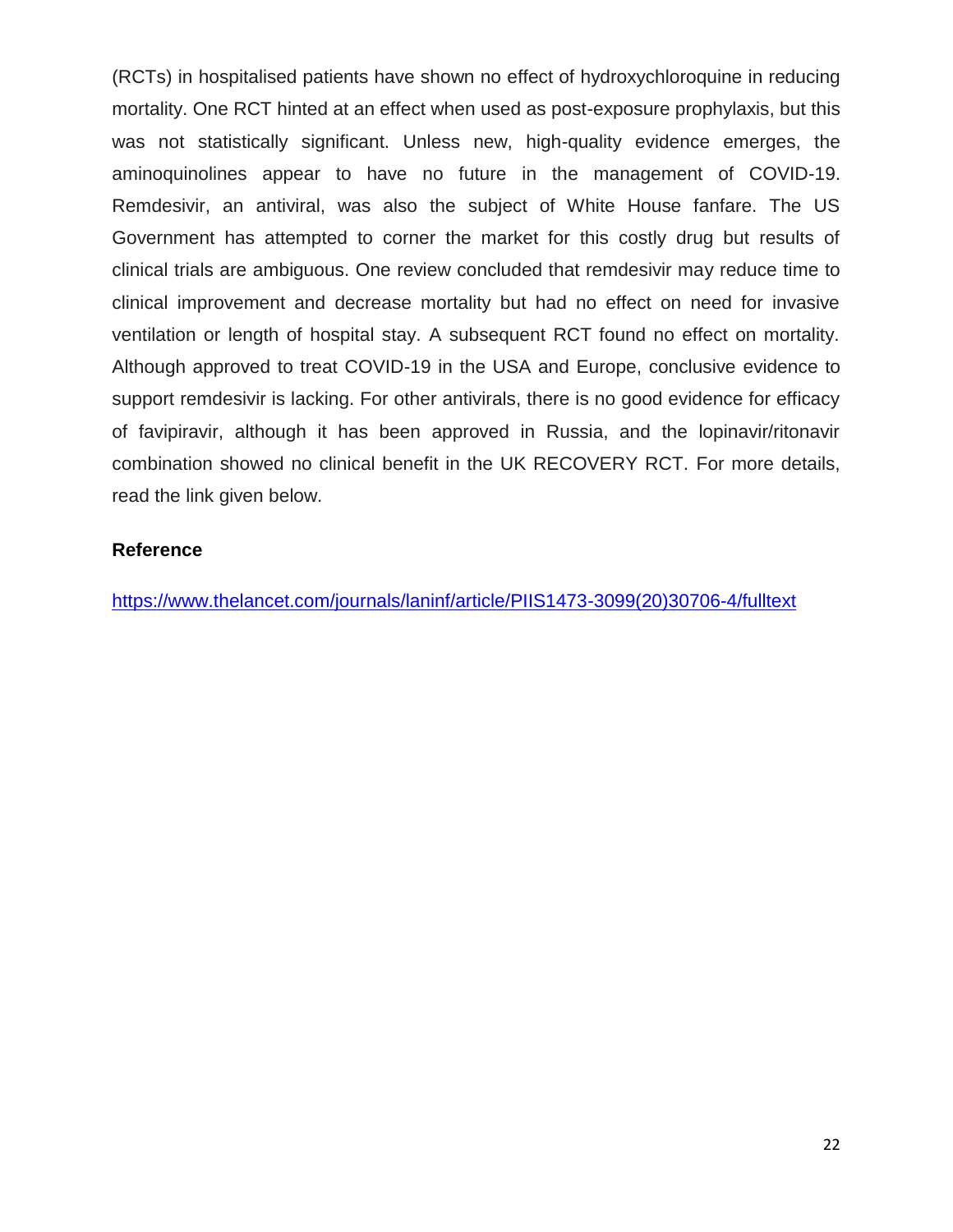# COMMENT

## **Publication Date: Sep 16, 2020**

## **Sensor-aided continuous care and self-management: Implications for the post-COVID era**

As the COVID-19 pandemic sweeps across the world, there has been a rapid adoption of telemedicine in the care of patients. Although telehealth has been around for a few years, the previously slow uptick of this technology has markedly accelerated over the last few months. One of the biggest barriers in the USA, low reimbursement, was eliminated on April 30, 2020, when the Centers for Medicare & Medicaid Services expanded its reimbursement to cover nearly 250 categories of telehealth. Savings in time and cost by the avoidance of travel, adherence to physical distancing, and the elimination of exposure to infectious agents in a congested outpatient waiting room made for easy adoption by most patients.

It is widely believed that in the post-COVID era, a substantial proportion of outpatient visits will continue to be virtual. This change could lower overall health-care expenditure by way of reduced need for staff and space. The economic benefits of increased virtual visits are also indirectly exemplified by e-consults, a form of digital medicine that involve asynchronous electronic consultations between providers for straightforward clinical questions. E-consults expedite clinical decisions by reducing unnecessary outpatient specialty visits, ancillary testing and imaging, and restrict rising health-care costs. However, despite the positive downstream influence of increasing access, digital modalities involving the exchange of information with patients, unlike e-consults between providers, might intensify health-care disparities because not all patients have reliable access to technology or internet. For more details, read the link given below.

### **Reference**

[https://www.thelancet.com/journals/landig/article/PIIS2589-7500\(20\)30220-X/fulltext\](https://www.thelancet.com/journals/landig/article/PIIS2589-7500(20)30220-X/fulltext/)

Artificial intelligence, drug repurposing and peer review